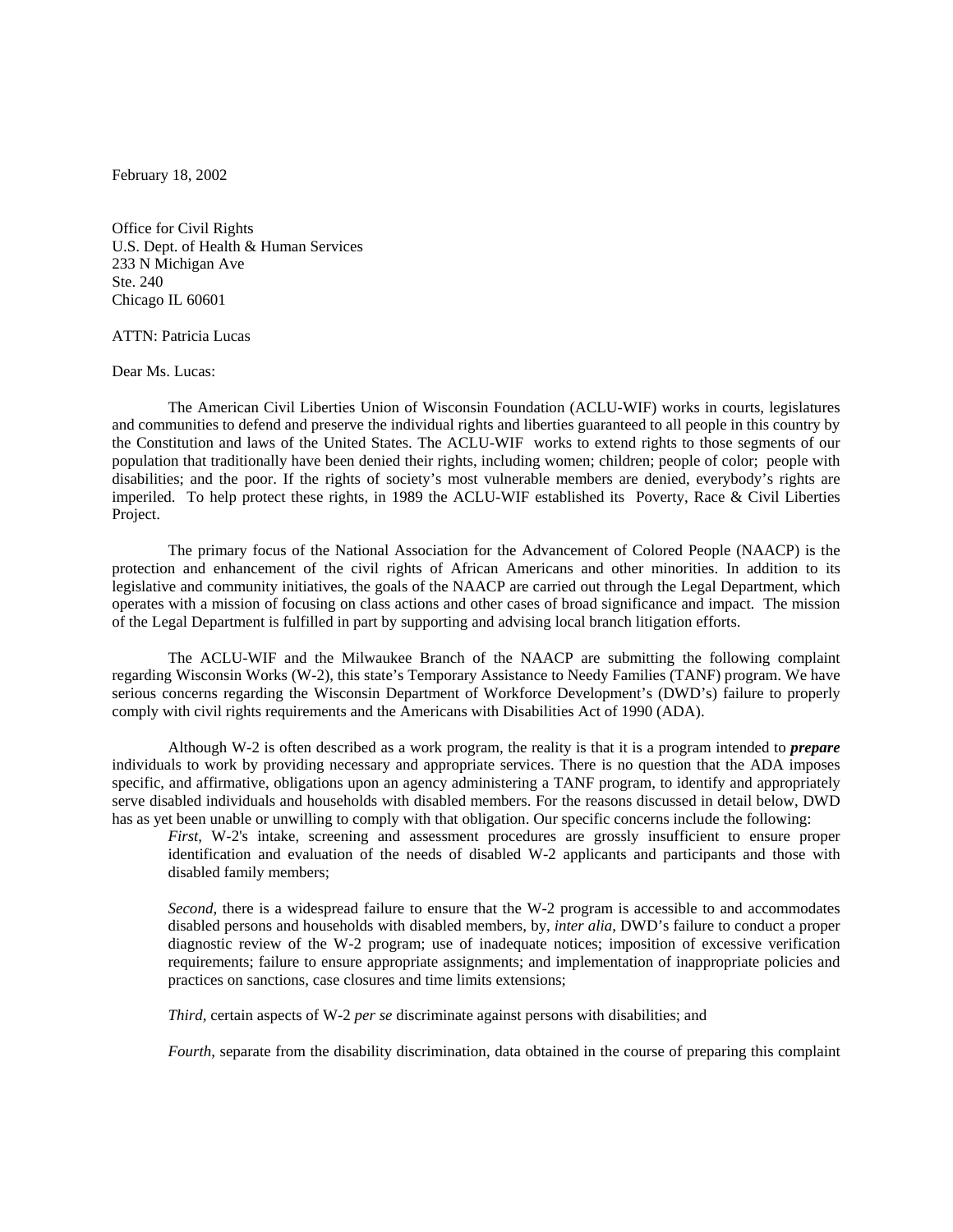shows a serious racial disparity in the frequency with which agencies extend time limits for W-2 participants. (It is unclear whether, or to what extent, this racial disparity permeates other aspects of W-2.)

These problems stem largely from DWD's failure to ensure that the local agencies with which it contracts appropriately handle the cases of disabled persons and those with disabled family members. Further, DWD has engaged in other actions, including issuing certain policies and implementing certain provisions of W-2 agency contracts, which have the clear effect of discouraging the provision of adequate and appropriate services to disabled persons.

DWD's actions and omissions are of particular concern because there is no question that a substantial proportion of persons remaining on W-2, as well as many of those whose W-2 benefits have been terminated, suffer from disabling impairments. For example, a recent U.S. G.A.O. report found that as many as 44% of TANF recipients reported having physical or mental impairments.<sup>1</sup> DWD concedes that "the remaining [W-2] caseload is comprised mainly of individuals with more severe barriers to employment."<sup>[2](#page-1-1)</sup> W-2 agencies themselves assert that as many as one-third of W-2 participants have disabilities, AODA problems, mental health issues, or other substantial barriers to employment.<sup>[3](#page-1-2)</sup> Further, in 2000 31.6% of W-2 participants were enrolled in "Adult Basic Education" (ABE), for persons with less than eighth-grade reading and math levels. [4](#page-1-3) Yet despite the prevalence of disabilities among the W-2 population, in 2000 only 7.9% of recipients received disability assessments, 6% mental health counseling, and 2.6% AODA counseling.<sup>5</sup>

#### **Structure of W-2**.

Under Wisconsin law, an individual found eligible for the W-2 program is placed in one of the following W-2 "employment positions:"

> a. Transitional placements (W-2 T), defined as placements for individuals who the W-2 agency determines, on the basis of an assessment by the division of vocational rehabilitation or similar agency or business, have been, or will be incapacitated for at least 60 days; are needed in the home because of the illness or incapacity of another member of the W-2 group; or are incapable of performing a trial job or community service job; <sup>[6](#page-1-5)</sup>

> b. Community service jobs (CSJ), defined as jobs for individuals who are not otherwise able to obtain employment, designed to improve their employability by providing work experience and training and to assist them to move into

<span id="page-1-0"></span> $\frac{1}{1}$ *Welfare Reform: More Coordinated Federal Effort Could Help States and Localities Move TANF Recipients with Impairments Toward Employment* (U.S. General Accounting Office, 10/01). The 44% figure may understate the extent of the problem, since most counties relied on recipients' self-disclosure "which may not ensure the identification of some impairments that could interfere with employment." *Id.* at 4. Due to the volume of material referenced herein, hard copies of these and other cited documents are not attached to this complaint, but will be provided by the ACLU-WIF should OCR require them. 2

<span id="page-1-2"></span><span id="page-1-1"></span><sup>&</sup>lt;sup>2</sup>Wisconsin State [TANF] Plan, FFY 2002-FFY 2003 (Draft) (Wisc. Dept. of Workforce Development, 11/01), p. 1. *An Evaluation: Wisconsin Works Program, Audit 01-7* (Wisc. Legislative Audit Bureau, 4/01), (hereafter, "*LAB 01- 7*"), p. 79.

<span id="page-1-3"></span><sup>&</sup>lt;sup>4</sup>LAB 01-7, p. 22. Undiagnosed learning disabilities and cognitive barriers are common among the TANF population. *See, e.g.*, *Temporary Assistance for Needy Families (TANF) Program - Second Annual Report to Congress* (U.S. Dept. of Health & Human Services, 8/99), p. 140*; Recent Studies Indicate that Many Parents Who Are Current or Former Welfare Recipients Have Disabilities or Other Medical Conditions*, Sweeney, E. (Center on Budget & Policy Priorities, 2/29/00), p. 3. It therefore is likely that many W-2 participants - especially those placed in ABE classes - have learning disabilities or cognitive impairments, although these have not necessarily been diagnosed. *See also, Matching Applicants with Services: Initial Assessments in the Milwaukee County W-2 Program*  (Manpower Demonstration Research Corp., 11/01), p. 90.

<span id="page-1-4"></span> ${}^{5}$ *LAB* 01-7, p. 78.

<span id="page-1-5"></span> $6$ §49.147(5), Wis. Stats.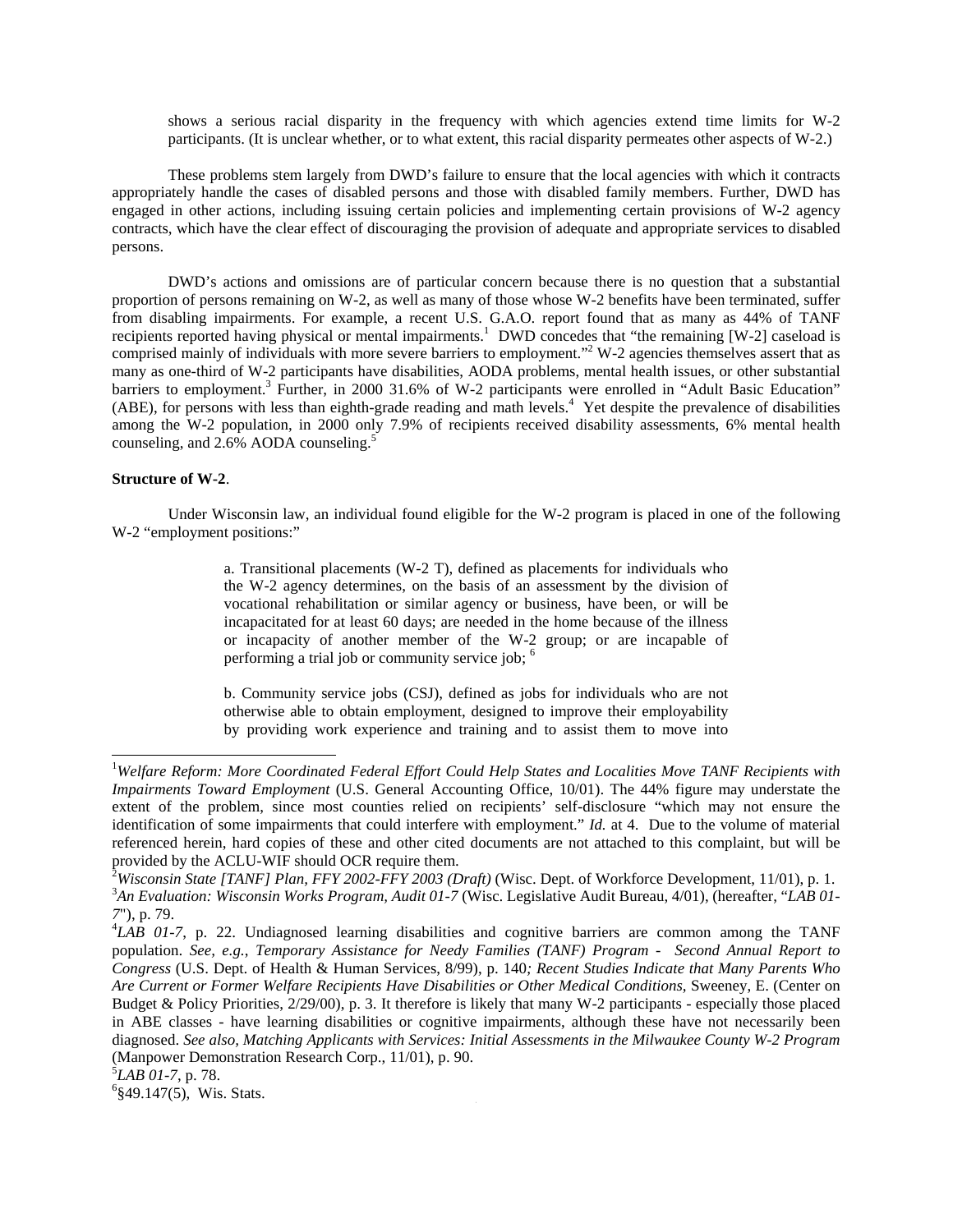<span id="page-2-5"></span>unsubsidized employment or a trial job;<sup>7</sup>

c. Trial jobs, defined as part or full-time jobs to improve the employability of individuals by providing work experience and training for which the W-2 agency pays a wage subsidy to the employer to employ them;<sup>[8](#page-2-1)</sup> and

d. Unsubsidized employment, defined as employment for which the W-2 agency provides no wage subsidy. Individuals assigned to the unsubsidized employment category – even individuals with no other source of income - receive no cash assistance from the W-2 program.<sup>[9](#page-2-2)</sup>

# **I. Assessment Deficits**.

In 2001, the U.S. Dept. of Health & Human Services Office for Civil Rights issued its *"Policy Guidance: Prohibition on Discrimination on the Basis of Disability in the Administration of TANF*." As this Policy Guidance makes clear:

*It is critical that TANF beneficiaries with disabilities receive an assessment that allows them equal opportunity to benefit from TANF programs and the assessment process*. This assessment should incorporate an individualized analysis of each person's ability to meet the program requirements, rather than on stereotypes or assumptions about the effect of a type of a disability. *TANF agencies should tell applicants and beneficiaries that, although disclosure of disability is not required, individuals can alert the agency to a disability.*

Agencies should also inform applicants and beneficiaries that any disclosure is voluntary. *At a minimum, intake workers should be able to recognize potential disabilities, and to conduct an initial screening to identify possible disability for those individuals who agree to undergo screening. Such screening should be conducted only by trained staff, using screening tools that have been properly validated. If there is an initial indication that an individual has a disability that may impact his/her ability to successfully complete or benefit from a current or proposed program assignment based on applicant or beneficiary disclosure, an initial screening or other information, the TANF agency should give the individual an opportunity for a more comprehensive evaluation or assessment.[10](#page-2-3)*

The actual W-2 screening and assessment process is deeply flawed in design and practice. The reality is that agencies frequently fail to make any meaningful assessment of a parent's abilities or those of a disabled family member at all, or defer assessments until after a participant has been on W-2 for years and her time is running out.

That the state deliberately sought to have disability assessment play a secondary role in W-2 program administration is made clear by explicit statements in its initial W-2 proposal. As that plan bluntly stated, "[d]ecades of experience with formal assessments have shown that there is no tool which can substitute in each instance for the actual attempt by an individual to seek, obtain or hold employment as a gauge to personal capabilities."<sup>11</sup> In other words, individuals would be - and, as W-2 implementation showed, in fact were - expected to work (and fail) before receiving any disability screening. Many of those who failed - having already been led to believe they were ineligible for W-2 - never returned.<sup>12</sup>

<span id="page-2-0"></span><sup>-&</sup>lt;br>7  $^{7}$ §49.147(4), Wis. Stats.

<span id="page-2-1"></span><sup>§49.147(3),</sup> Wis. Stats. In practice, trial jobs are rarely used, and thus are not further discussed herein. 9

<span id="page-2-2"></span> ${}^{9}$ §49.147(1)(c), Wis. Stats. DWD subdivides this into three categories: unemployed individuals capable of obtaining employment (commonly known as "job ready"), individuals who are working, and employed individuals previously assigned to a trial job, community service job or transitional placement. *Wisconsin Works Manual* 5.2.0-5.2.3. The implications of, in particular, the "job ready" category for disabled persons is discussed below. 10*Id.* (emphases added).

<span id="page-2-3"></span>

<span id="page-2-4"></span><sup>11</sup>*Wisconsin Works 1999 Plan* (4/1/95 draft), p. 12.

<sup>&</sup>lt;sup>12</sup>Converting to Wisconsin Works: Where did families go when AFDC ended in Milwaukee? (Hudson Institute &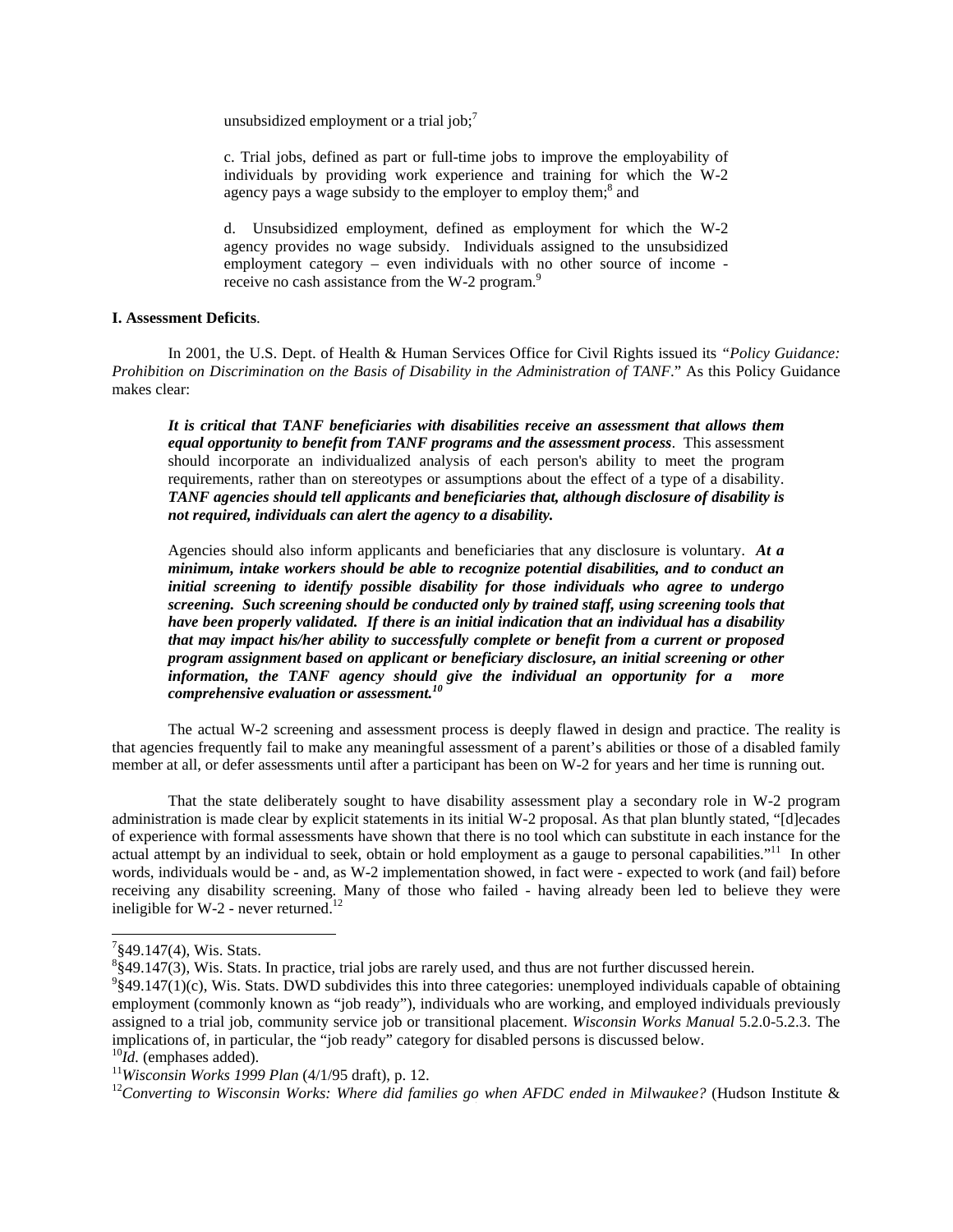# *A. Official policies encourage diversion of applicants prior to any disability screening.*

DWD's official "light touch" policy directs W-2 agencies to "provide only as much service as an eligible person asks for or needs.["13](#page-3-0) An individual who does not know of the need to request particular services or how to make such a request, can be – and frequently is -- turned away prior to the initial screening mandated by the OCR Policy Guidance.

In fact, under DWD's policy even a receptionist "may direct appropriate persons to self-service resources outside the W-2 program . . ."<sup>14</sup> without having conducted any screening to determine whether that person has a disability or requires any accommodation.

An individual who makes it past the receptionist meets with a Resource Specialist for "W-2 Intake and Diversion."<sup>15</sup> The Resource Specialist is required to conduct an "initial screening of persons to begin the process of determining job readiness and family resources," which *may* (but is not required to) include gathering information about recent job search, employment skills, history, education, and household composition.<sup>16</sup> In contrast to the OCR Policy Guidance, there is no express mandate that the Resource Specialist screen for a participant's or family member's disability, no uniform tool used for such screening, and no follow up to ensure that appropriate services are provided to individuals with disabilities. Neither is there any requirement that the Resource Specialist have any training in identifying disabilities. Again, these omissions run directly counter to the mandates of the OCR Policy Guidance.

# *B. Even for persons not diverted, agencies do not adequately screen or assess applicants or participants.*

Applicants who make it past the diversion process often do not receive appropriate screening or assessment. Outside Milwaukee, it is unclear what, if any, discussion of potential disabilities occurs. A recent study showed that Milwaukee W-2 agencies (which serve about 75% of the state's W-2 participants) at most ask about medical issues which might hinder participation an average of 65% of the time.<sup>17</sup> It is completely unclear how or why the agencies failed to even mention medical issues with the remaining 35% of participants. Children's medical issues were discussed in only 17% of intakes and (apparently) generally only if the conversation was initiated by the participant.<sup>18</sup> There was no indication that issues which could indicate potential disabilities in children, such as behavioral or school problems, were discussed at all. In addition, although most agencies inquired as to an individual's education, the questions focused on grade level completed, not actual literacy<sup>19</sup> - even though, as discussed above, many TANF participants have undiagnosed learning disabilities and perform at levels far lower than the academic grade completed would predict. Domestic violence, which is often correlated with mental health concerns, was discussed in only 4% of interviews, and even then case managers often failed to meaningfully address the issue.<sup>[20](#page-3-7)</sup>

The use of formal assessment tools was even more variable.<sup>21</sup> Although the study does not indicate how

-

<span id="page-3-7"></span><sup>20</sup>*Id*. at 88.

<span id="page-3-8"></span> $21$ Milwaukee has been more heavily studied than other counties because most W-2 recipients live in Milwaukee. However, the same problems almost certainly exist in most counties in the state, since virtually all the DWD policies and contract provisions discussed herein apply statewide.

Mathematica Policy Research, 1999). For example, 23% of those surveyed who reported a disability were not working and not receiving cash assistance from any government program (including W-2). *Id.* at 38. <sup>13</sup>*Wisconsin Works Manual 1.1.0.7*. <sup>14</sup>*Id., 1.6.3.2*. <sup>15</sup>*Id., 1.6.3.3.* <sup>15</sup>*Id., 1.6.3.3.* <sup>15</sup>*Id.* <sup>16</sup>*Id.* 

<span id="page-3-1"></span><span id="page-3-0"></span>

<span id="page-3-2"></span>

<span id="page-3-3"></span>

<span id="page-3-4"></span><sup>&</sup>lt;sup>17</sup>Matching Applicants with Services: Initial Assessments in the Milwaukee County W-2 Program (Manpower Demonstration Research Corp., 11/01), p. 85. Significantly, among the applicants with whom such issues were discussed, 40% reported a chronic medical condition and 22% more reported a short-term medical condition. *Id*. 18*Id.* at 86.

<span id="page-3-6"></span><span id="page-3-5"></span><sup>19</sup>*Id.*. at 79-81.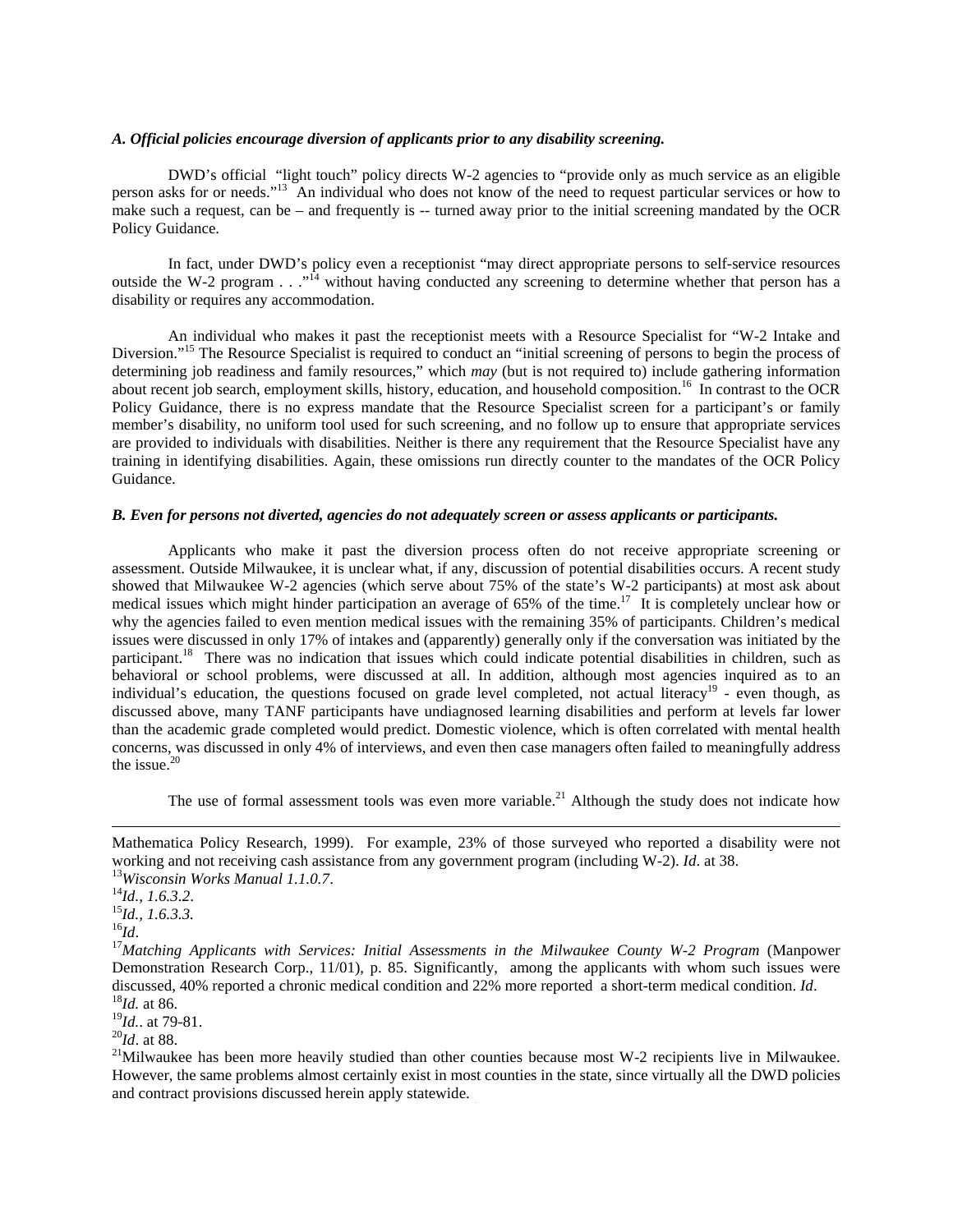often such tools were actually used or whether they were used in each instance in which they were discussed, they were mentioned only 5% of the time at one agency, 20-30% of the time at three agencies, and 86% of the time at another agency.<sup>22</sup>

Screening and assessment deficits appear to be caused in large part by the following problems:

# *1. Workers often lack the training or skills needed to assess disabled persons*. As the OCR Policy Guidance makes clear:

TANF agencies may need to fulfill their obligation to ensure that the agency's policies and practices do not subject individuals to disability\_based discrimination by TANF agencies by training staff to provide equal access to TANF programs for individuals with disabilities. Effective training is one means of ensuring that there is not a gap between a TANF agency's written policies and procedures, and the actual practice of employees in the front line interacting with persons with disabilities. Effective training ensures that employees are knowledgeable and aware of policies and procedures relating to persons with disabilities and are trained to work effectively with persons with disabilities. . .

Yet as discussed above - and in contrast to the mandates of the OCR Policy Guidance - there is no requirement that receptionists or Resource Specialists have any training whatsoever in evaluating disability, even though they are permitted to "divert" applicants away from the W-2 program. W-2 case managers (known as financial employment planners or FEPs), need receive only minimal training, which has been simply inadequate to ensure appropriate identification of disabilities. There is no requirement that a FEP have any experience in vocational rehabilitation, social work, counseling, or any other special area of concern to disabled W-2 participants, and often such experience is lacking. Instead, many, if not most, FEPs enter the system with a belief that their role is to enforce compliance with assigned activities and formal rules and to sanction non-participation, not to focus on assessment and accommodation. As a result, both in initial intake and ongoing case management, disabilities often remain ignored or unidentified, or labeled as "attitude problems." Even workers who do believe disabilities exist often have little training or understanding of available resources or methods for serving disabled clients or households with disabled family members.

*2. DWD does not require formal or uniform screening.* As discussed above, the Policy Guidance requires the use of trained intake workers and validated screening tools to conduct disability screenings at intake. Yet DWD instructs agencies to make only an "*informal*" assessment of the "applicant's recent job search efforts, work history, education, skills, interests and abilities."<sup>23</sup> The lack of an explicit mandate that agencies screen for disabilities, the lack of any reference to disabilities or barriers of other household members, and DWD's refusal to require a formal screening process, frequently result in inadequate or nonexistent screening. Neither is there any uniform screening tool - much less one validated for ADA compliance - available to the agencies. $24$ 

# *3. Caseworkers rarely advise applicants that their responses remain confidential or that their answers*

<span id="page-4-0"></span> <sup>22</sup>*Matching Applicants with Service*s, pp. 90-91; *see also* p. 93. Further, the "Customer Testing/Assessment Checklist" of the agency which most frequently uses formal assessments is unlikely to identify certain barriers. For example, if an individual "displays a negative attitude," the FEP is only told to test the individual's "Career Attitude" and "Strategy Aptitude," not to screen for mental health issues - even though DWD's own policy manual makes it clear that such attitudes can be a sign of mental health problems or certain physical problems. *See, e.g., Wisconsin Works Manual, App. V*, pp. 102, 114. 23*Wisconsin Works Manual 5.1.0.*

<span id="page-4-1"></span>

<span id="page-4-2"></span> $^{24}$ DWD may now be developing screening tools to be used with persons newly assigned to CSJ and W-2 T positions. These tools are not yet in use. Further, it does not appear that DWD intends to require disability screening prior to diversion; to require it for persons the agency claims are "job ready;" to require agencies - which have failed to conduct assessments for years - to go back and reevaluate the circumstances of the existing caseload; or to offer screening to persons terminated from the W-2 program.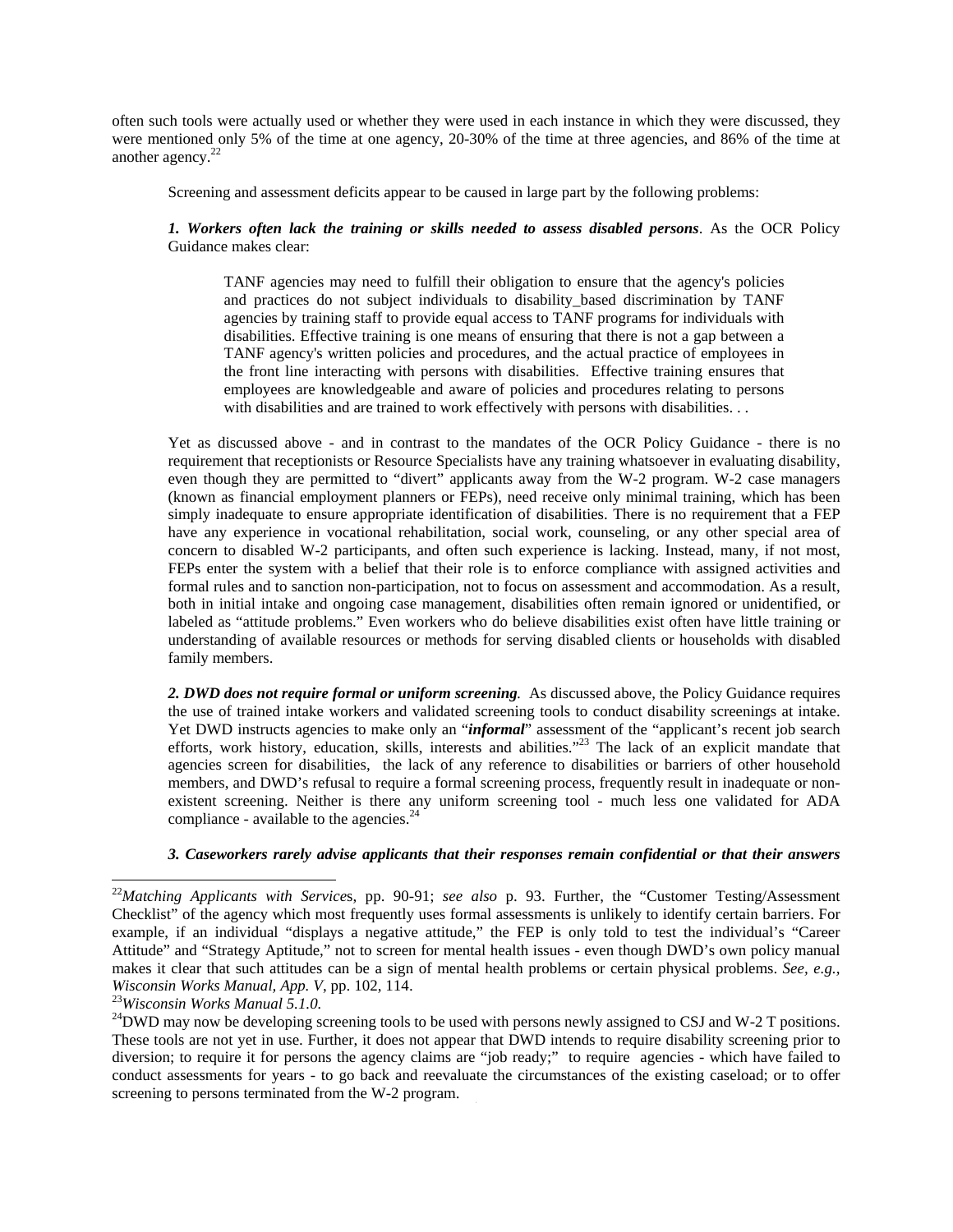*may lead to the provision of additional services*. In many cases, individuals are understandably reluctant to reveal information about personal problems, particularly regarding such stigmatized issues as mental illness or substance abuse. The OCR Policy Guidance recognizes the needs for agencies to alert individuals to the importance of voluntarily disclosing a disability. DWD, however, does not require that agencies provide this information to applicants or participants. That agencies do not routinely advise individuals of the confidentiality of their responses, or inform individuals that providing such information can lead to the provision of special services to address those barriers, hinders self-disclosures about such problems.

*4. Participants perform self-assessments.* When assessment tools are utilized, many case workers require participants to complete the assessment tool without assistance and without inquiring whether accommodations are necessary. Further, as discussed below, case workers often fail to read the responses to specific questions completed by the participant, even though those responses often indicate a potential disability.

*5. DWD has no protocols for the screening or assessment of learning disabilities*. As the OCR Policy Guidance recognizes, as many as 40% of the TANF caseload may suffer from learning disabilities. Yet in the sections of its policy manual on "Education and Training," "W-2 Transitions," and "Personal Barriers to Employment," DWD does not even mention learning disabilities as a barrier to be addressed or provide screening or assessment tools for agencies to identify this barrier.

*6. Agencies frequently classify individuals as "job ready" without having conducted meaningful assessments*. The "job ready" classification denies the family all W-2 cash assistance - even if no one in the household is employed - as long as the agency thinks household members should be able to work.<sup>25</sup> Again in contrast to the OCR Policy Guidance requirement for disability screening at intake, seldom is such screening employed in making the "job ready" determination. For example, of households entering the W-2 program when AFDC ended, 30% were classified as "job ready." Yet while 32% of these purportedly "job ready" parents had only a grade school education,<sup>[26](#page-5-1)</sup> the agencies never conducted formal screening for or assessment of potential learning disabilities. Neither did agencies routinely screen for other disabilities. The result of the W-2 enrollment process was that within a year after W-2 began, the cash assistance case load dropped by 40%.<sup>27</sup> Many of these households never returned to W-2, even if they never secured employment or other means of support.

*7. Even when a disability is disclosed, a comprehensive assessment does not necessarily follow.* As the OCR Policy Guidance makes clear, once there is an indication that an individual may have a disability even if the nature or extent of the disability is unclear - the agency must provide the opportunity for a more comprehensive assessment. Under W-2, however, "assessment" for disabled participants or persons with disabled household members frequently consists of little more than providing the individual with a DWD form - including forms medical providers have criticized as poorly written - to take to a physician.<sup>28</sup> For individuals whose disability has not been formally diagnosed (such as persons who say that they cannot read well or that they feel sad, but have not been evaluated); who do not have a treating physician; or whose physician is, for whatever reason, unable or unwilling to complete DWD's form, there is no guarantee that an assessment will be completed. Instead, some case workers decline to offer assessments, often relying on language in the W-2 policy manual which appears to make such assessments discretionary. In addition, some agencies balk at authorizing funding, particularly since the assessment costs come out of their fixed budgets.

<span id="page-5-0"></span><sup>&</sup>lt;sup>25</sup>As discussed below, W-2 contracts make use of the "job ready" classification financially appealing to W-2 agencies.

<span id="page-5-2"></span><span id="page-5-1"></span>

<sup>&</sup>lt;sup>26</sup>See, e.g., Transition to W-2: The First Six Months of Welfare Replacement (Institute for Wisconsin's Future, 6/98).<br><sup>27</sup>Informational Paper 45 (Wisc. Legislative Fiscal Bureau, 1/01), p. 53. Further, more than half the TANF recipients received cash assistance through programs for parents on SSI (Caretaker Supplement) or for relatives other than parents (Kinship Care), not through W-2.

<span id="page-5-3"></span><sup>28</sup>*See, e.g., Matching Applicants with Services,* p. 85 ("For example, if an applicant has asthma but does not have an incapacitation form [from her own doctor] stating work limitations, her health is not considered to be a primary employment barrier.")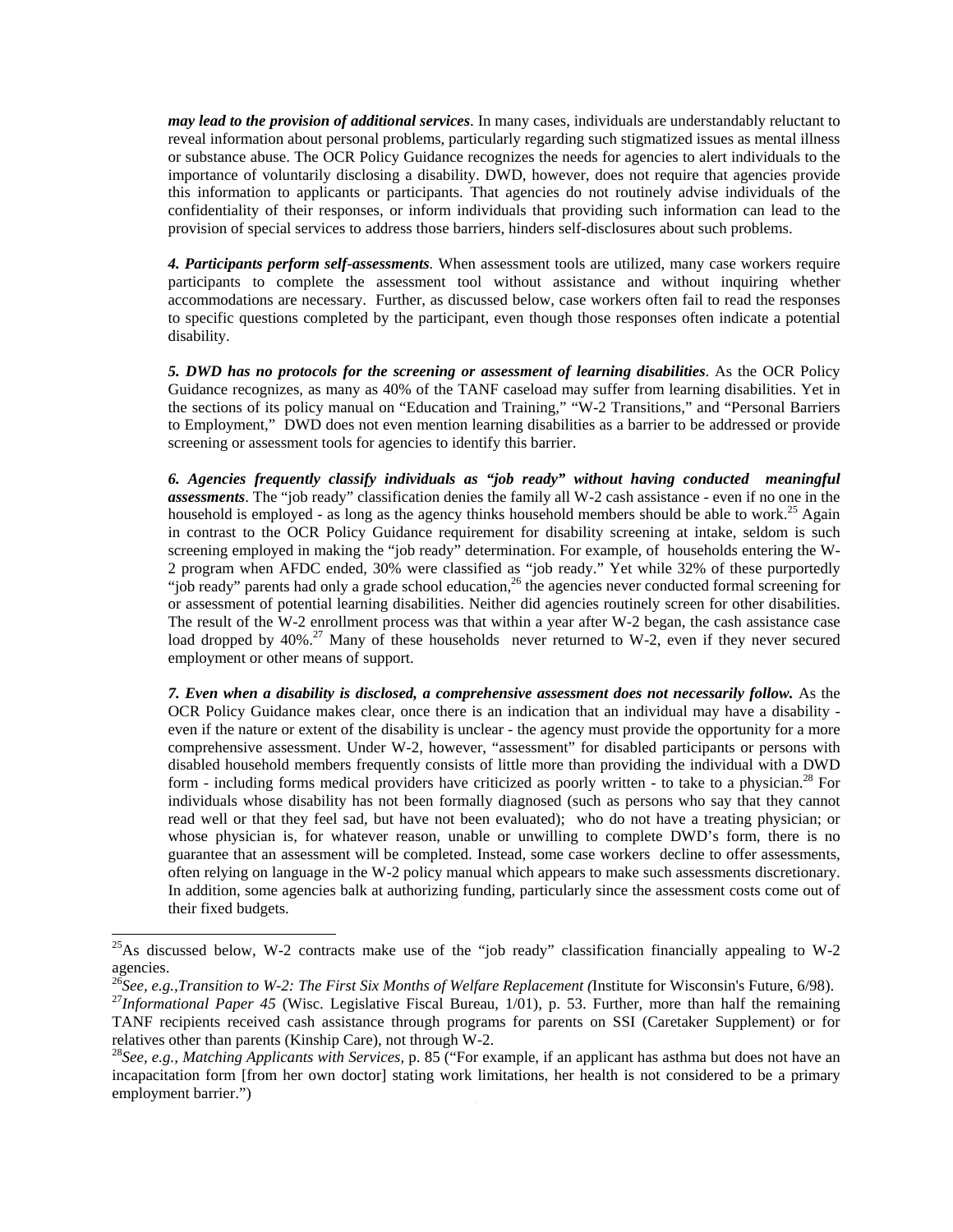*8. W-2 contracts provided disincentives to properly assess participants*. There is no question that it is more costly to serve participants with disabilities. The OCR Policy Guidance makes it clear that an agency may not use methods of administration or contracting procedures which may subject individuals to disability discrimination. In fact, OCR encourages administering agencies to "*reimburse[] providers in such a way as to facilitate, rather than impede, equal opportunity for individuals with disabilities to benefit from the TANF program. .* ."

Yet DWD's contracts with W-2 agencies have been structured in ways that inevitably discourage assessment. Under the contracts in effect from 1997-99, DWD let agencies (including the private agencies which serve the vast majority of W-2 participants) keep a percentage of any surplus.<sup>[29](#page-6-0)</sup> For example, if a contract was for \$20 million and the agency spent \$10 million, it could keep a substantial portion of the contract amount as profit.<sup>30</sup> The more the agency underspent its contract, the greater its profit. This structure created clear incentives to reduce services by, for example, classifying large groups of recipients as "job ready" so as to avoid paying benefits, or by failing to conduct the formal assessments which agencies had to pay for out of their own budgets. From 2000-01, while DWD judged agencies on whether they had, for example, assigned individuals to a sufficient number of hours of activities, DWD did not set standards to measure whether or not a formal assessment had been completed in appropriate cases, much less evaluate the quality of such assessments. At the same time, the W-2 agencies continued to bear the cost of conducting assessments. The 2002-03 contracts only require formal assessments in W-2 T cases and therefore do not address the problems regarding individuals placed in CSJ or job-ready categories without disability screening or assessment, nor does the reimbursement structure adequately address the additional costs of serving disabled participants.

*9. When screening and assessment occur, it is often not until participants approach their time limits.*  DWD issued policy memos indicating that agencies should assess participants as time limits approach, indicating that the department was aware of the inadequate assessments for existing W-2 participants. Yet even in such cases, DWD has said only that agencies "can" conduct assessments or reassessments (not that the agencies "must" do so), and that they can continue to utilize informal assessments. $31$  Further, delaying assessments for years - until time limits are nearly up - deprives many W-2 participants of the ability to obtain adequate and necessary services prior to the expiration of their time (while not guaranteeing that an extension of time will be granted). In addition, as discussed below, while DWD closely monitors the precise nature of any barrier affecting a person for whom the agency does request a time limit extension, it does not do so for cases in which no extension is requested.

# **II. Accommodation and Accessibility.**

As the OCR Policy Guidance makes clear:

TANF agencies must afford qualified individuals with disabilities an opportunity to participate in or benefit from TANF programs that is equal to the opportunity the agency offers to individuals without disabilities.

*In order to comply with this legal requirement, TANF agencies must provide TANF beneficiaries with disabilities with services that are appropriate*, and that give these beneficiaries an equal opportunity to benefit from the agency's job placement, education, skills training, employment and other TANF activities. . .

Program providers are required to make reasonable modifications to policies, practices, and procedures that deny equal access to individuals with disabilities unless a fundamental alteration

<span id="page-6-0"></span> <sup>29</sup> *LAB 01-7*, p. 32.

<span id="page-6-1"></span><sup>30</sup>  *Id.*

<span id="page-6-2"></span><sup>&</sup>lt;sup>31</sup>Operations Memo 99-48 (DWD Bureau of Work Support Programs, 6/29/99), p. 5.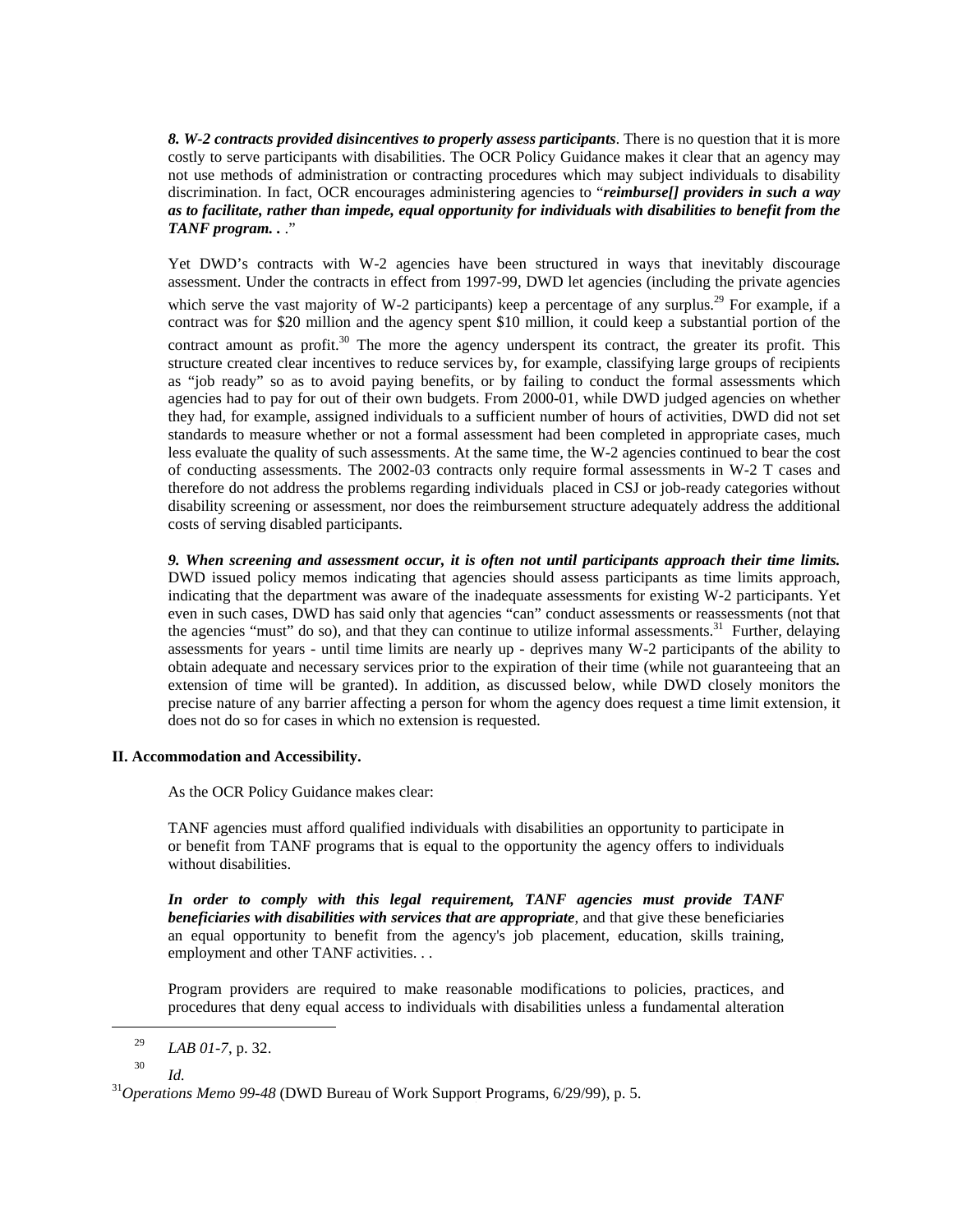in the program would result. . .

<span id="page-7-2"></span>In addition**,** the Policy Guidance emphasizes that TANF agencies must adopt non-discriminatory methods of administration.

The phrase "methods of administration" refers to the "official written policies" of the TANF agency and to the "actual practices" of the agency. . .

TANF agencies may need to fulfill their obligation to ensure that the agency's policies and practices do not subject individuals to disability\_based discrimination by developing and implementing a comprehensive written policy that incorporates modifications made to policies, practices and programs. Clear written policies that describe in detail how to respond when a TANF participant has a disability should be provided to all TANF agency and provider staff who have contact with beneficiaries with disabilities. . .

Finally, TANF agencies may need to fulfill their obligation to ensure that the agency's policies and practices do not subject individuals to disability\_based discrimination by conducting regular oversight of TANF programs and services to ensure that people with disabilities are being served. Agencies and service providers should also monitor their policies and procedures in all programs they administer regarding persons with disabilities and their implementation. . .

It is clear that agencies often fail to provide necessary services or any type of accommodation to facilitate the participation of disabled individuals in the W-2 program.

*A. DWD has failed to conduct an appropriate diagnostic review or require local agencies to do so.* As the OCR Policy Guidance states:

the TANF agency should undertake a comprehensive examination of its own policies, practices and procedures to determine changes necessary to ensure that TANF participants with disabilities have an equal opportunity to benefit, or otherwise ensure that necessary modifications to policies, practices and procedures are made.

There is no question that DWD has failed to conduct the necessary evaluation.

*1. DWD has not evaluated the type and prevalence of disabilities experienced by the population it serves*. According to the OCR Policy Guidance, an agency's self-evaluation needs to include a "thorough assessment of the prevalence of various populations of people with disabilities who participate in its TANF programs."Clearly this has not occurred, since DWD did not require data collection to document the "type and severity of barriers to employment faced by individual participants"<sup>[32](#page-7-0)</sup> or their family members. It therefore "is not possible to determine either the extent to which the current W-2 population is affected by substantial barriers to employment or the extent to which those who require specialized services . . . are actually receiving them."<sup>[33](#page-7-1)</sup>

*2. DWD has not adequately evaluated W-2 to determine what modifications of policies and practices are necessary*. The OCR Policy Guidance states that once the agency identifies the nature and prevalence of disabilities, "[b]ased on this information, *the entity analyzes each step of the TANF program to determine what changes are necessary* to ensure people with disabilities have an equal opportunity to access and benefit from TANF programs and related activities." (emphasis added). DWD itself has never conducted such an evaluation of the W-2 program, nor has it required local agencies to conduct any diagnostic review specific to  $W-2$ .<sup>34</sup>

<span id="page-7-0"></span> <sup>32</sup>*LAB 01-7,* p. 80.

<span id="page-7-1"></span><sup>33</sup>*Id.* at 79.

<sup>&</sup>lt;sup>34</sup>The last diagnostic review by the state agency was conducted by DWD's predecessor agency, the Dept. of Industry, Labor & Human Relations, in 1993. Since TANF was not adopted until 1996 and W-2 was not implemented until 1997, W-2 clearly was not addressed in the 1993 review. In 1998, DWD had its "Job Centers," which administer a number of programs in addition to W-2, conduct reviews using standard forms prepared by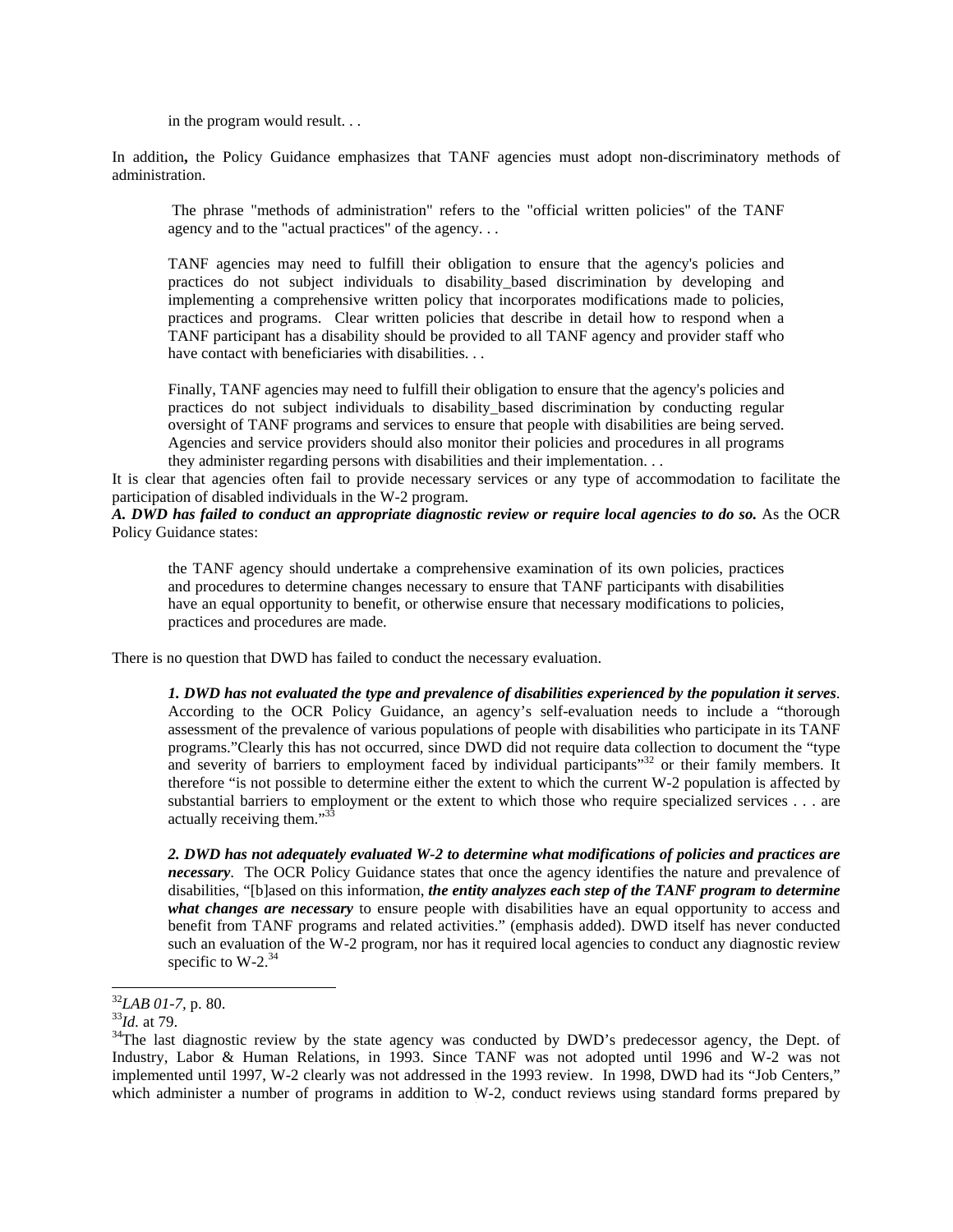*3. DWD has not conducted regular oversight of W-2 programs,* to ensure that policies and practices do not subject individuals to discrimination on the basis of disability, as also required by the OCR Policy Guidance.

*B. Agency notices are inadequate*. The OCR Policy Guidance makes clear that TANF agencies must ensure that proper notice of agency actions is provided to disabled participants.

*1. Notices are unintelligible*. For years, hearing officers have found DWD notices - especially sanction notices - insufficient to properly advise *any* participants of negative actions. Obviously, if even an average participant cannot understand the notices, the problem is more severe for those individuals with learning or cognitive barriers. Nevertheless, DWD has yet to rewrite its notices in such a way as to assure the language and format are comprehensible to persons of limited literacy or cognitive skills.

*2. DWD does not require agencies to provide any contact to learning disabled or illiterate recipients, or others the agencies know will be unable to comprehend the notice.* The OCR Policy Guidance makes it clear that agencies must ensure that recipients understand notices they receive. The Guidance further suggests that "[w]here a TANF agency's notice is sent to a person the agency knows will be unable to comprehend the notice due to a mental impairment or learning disability, the TANF agency modifies its procedures to ensure other modes of communication are attempted, such as oral communication, phone calls, and home visits, before taking a negative action based upon the notice." DWD does not require its agencies to take such actions.

*3. Notices do not contain adequate information regarding the rights of disabled persons*. For example, the Wisconsin Works Participation Agreement contains no ADA-related information whatsoever.<sup>35</sup> In addition, while some notices state that persons with special needs can contact the agency, this information is often buried amidst extensive unrelated data or printed in smaller type at the bottom of the page. Further, the notices do not include any explanation of ways in which the agency can assist a disabled individual or any indication that the agency can modify program requirements, as discussed in the OCR Policy Guidance.

*C. Verification requirements are unduly burdensome.* In general, W-2 policy and W-2 agencies improperly place the burden on the individual to verify the existence, nature and extent of a disability before any accommodation is considered. If an individual claims to have a disability, often the agency simply hands the individual a form and insists that the individual take the form to be completed by her physician. Seldom does a worker offer to assist the individual in obtaining verification, or even inquire if such an accommodation is necessary.<sup>36</sup> Further, it is common for the agency or DWD to insist on multiple or repeated verifications of a given impairment, leading some medical professionals to become reluctant to complete W-2 forms.<sup>37</sup>

*D. Assignments fail to appropriately accommodate disabled participants and those with disabled family members.* The OCR Policy Guidance makes it clear that agencies must tailor assignments and participation requirements to individual disabilities. The Policy Guidance also makes it clear that "TANF agencies may exempt individuals with disabilities from work requirements . . . when, due to their disabilities, these individuals are unable, with or without reasonable accommodation, to participate in work or other TANF program requirements." Yet, as discussed below, both DWD policy and agency practice routinely lead to inappropriate assignments. As a result, disabled participants

DWD. However, the reviews did not specifically mention W-2 or discuss the matters raised in the OCR Policy Guidance, including the W-2 application process and procedures relating to notifying beneficiaries of their rights; the nature and requirements of the W-2 program; and policies and practices to aid individuals in sustaining W-2 program participation.<br> $35$  Methods in the calculation of the W-2 program is the total number of the data.

<span id="page-8-1"></span><span id="page-8-0"></span>

-

<sup>35</sup>*Matching Applicants with Services*, pp. 25-6.<br><sup>36</sup>*Id*. To the contrary, the Participation Agreement states: "If I have a medical reason that keeps me from working, *I* will get a written statement from an approved medical provider."(emphasis added). Nowhere does it indicate that the agency can or will assist a disabled participant in obtaining this information.

<span id="page-8-2"></span><sup>37</sup>Exceptions to the Rule: The Implementation of 24-Month Time-Limit Extensions in W-2 (Manpower Demonstration Research Corp. 12/01), p. 17.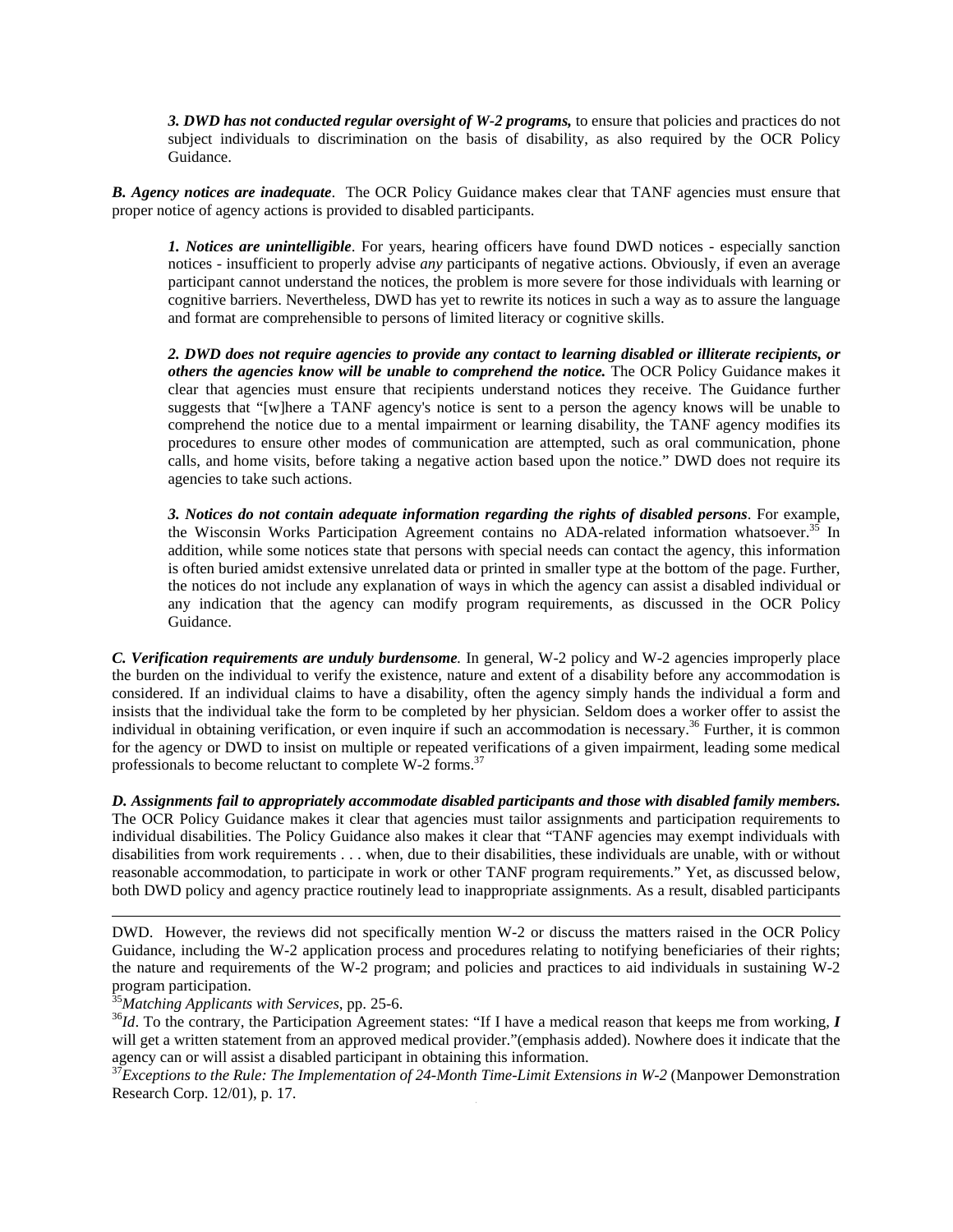use up valuable months from their lifetime limits without receiving necessary services.

*1. The failure to properly assess disabilities leads to inappropriate assignments.* If an agency does not fully understand the existence, nature or extent of a recipient's barriers or those of her family members, it cannot appropriately serve the individual. As discussed above, the process of screening and assessment for disabilities is haphazard at best, and training of caseworkers is minimal. Consequently, individuals with unrecognized or undiagnosed disabilities, or whose children or other family members may have such disabilities, are often sent to "regular" W-2 assignments with which they are unable to comply, only to end up being sanctioned for "non-cooperation."<sup>38</sup>

*2. Agencies often fail to tailor assignments to known impairments*. Even when assessments or other documentation of impairments exists, agencies often fail to make any change in assigned activities, or to even inquire what accommodations the participant requires for herself or a disabled family member. This may occur for various reasons, including case managers who fail to review the details of an assessment completed by the individual;<sup>39</sup> case manager emphasis on W-2 as a "work" program; staff ignorance of appropriate methods of serving disabled adults and children; lack of referral resources; $40$  and the lack of intensive services for specific populations, such as learning disabled persons.<sup>41</sup> One report found that agencies wrongly told disabled recipients or families with disabled children that they were not allowed to participate in the W-2 program if they could not work full time or assigned activities in excess of medical restrictions.<sup>42</sup> Case workers in some agencies believe they lack discretion to use anything other than "standard" assignments and that "supervisors questioned activities assignments that varied from a particular format."[43](#page-9-5) For all these reasons, agencies often fail to provided individualized services to disabled participants and those with disabled family members.

*3. Agencies routinely require 40 hours per week of participation*. Although state law allows the agency to assign "up to" 40 hours a week of activities, DWD reduces this discretion by stating that individuals in CSJ "are generally expected to participate 40 hours per week" and that W-2 T participants are to be assigned to "full time activity whenever possible."<sup>44</sup> DWD compounded the problem by using contract performance standards to reward "full engagement," *i.e.*, the assignment to 40 hours per week of activities, without including standards to reward - or even consider - whether such assignments were appropriate. Thus, the decision for agencies was clear: if they showed DWD that individuals were assigned to full-time activities, they were more likely to get a contract bonus. If they failed to show individuals were assigned to appropriate activities, the likelihood was that no one would even notice. Consequently, agencies have often pressured families to perform full-time activities, insisting that this is a W-2 requirement, even if that extent of participation is in excess of what physical or mental health conditions allow.<sup>45</sup>

# *4. W-2 contracts provided disincentives to properly serve disabled participants and those with disabled*

<span id="page-9-0"></span> $38\text{As}$  discussed below, the sanction rate for W-2 participants is extremely high.

<span id="page-9-1"></span> $39$ For example, case managers often review only the scores of formal assessment tools, rather than reading the individual's substantive responses to specific questions. Yet it is the responses to particular questions, not just the total scores, which often would alert the agency to the existence of a potential disability.<br><sup>40</sup>For example, during much of the year 2000 the state Division of Vocational Rehabilitation ran out of funds to

<span id="page-9-2"></span>serve disabled persons, and W-2 agencies frequently did not have - or did not use- alternative referral resources. Notably, DVR recently stated that it again expects to have more clients than it is capable of serving, due to the implementation of rules permitting more SSI recipients to work. 41*Temporary Assistance for Needy Families (TANF) Program: Third Annual Report to Congress* (U.S. Dept. of

<span id="page-9-3"></span>Health & Human Services, 8/00), p. 241. 42*Final Report of W-2 Disabilities Hotline* (Wisc. Council on Children & Families, 9/10/98), and 5/23/00 *Follow Up*

<span id="page-9-4"></span>*Memorandum.*<br><sup>43</sup>*Matching Applicants with Services, pp. 93-94.* 

<span id="page-9-5"></span>

<span id="page-9-6"></span><sup>43</sup>*Matching Applicants with Services*, pp. 93-94. 44*Wisconsin Works Manual 7.3.1.2, 7.3.2.2.*

<span id="page-9-7"></span><sup>45</sup>*Final Report of W-2 Disabilities Hotline.*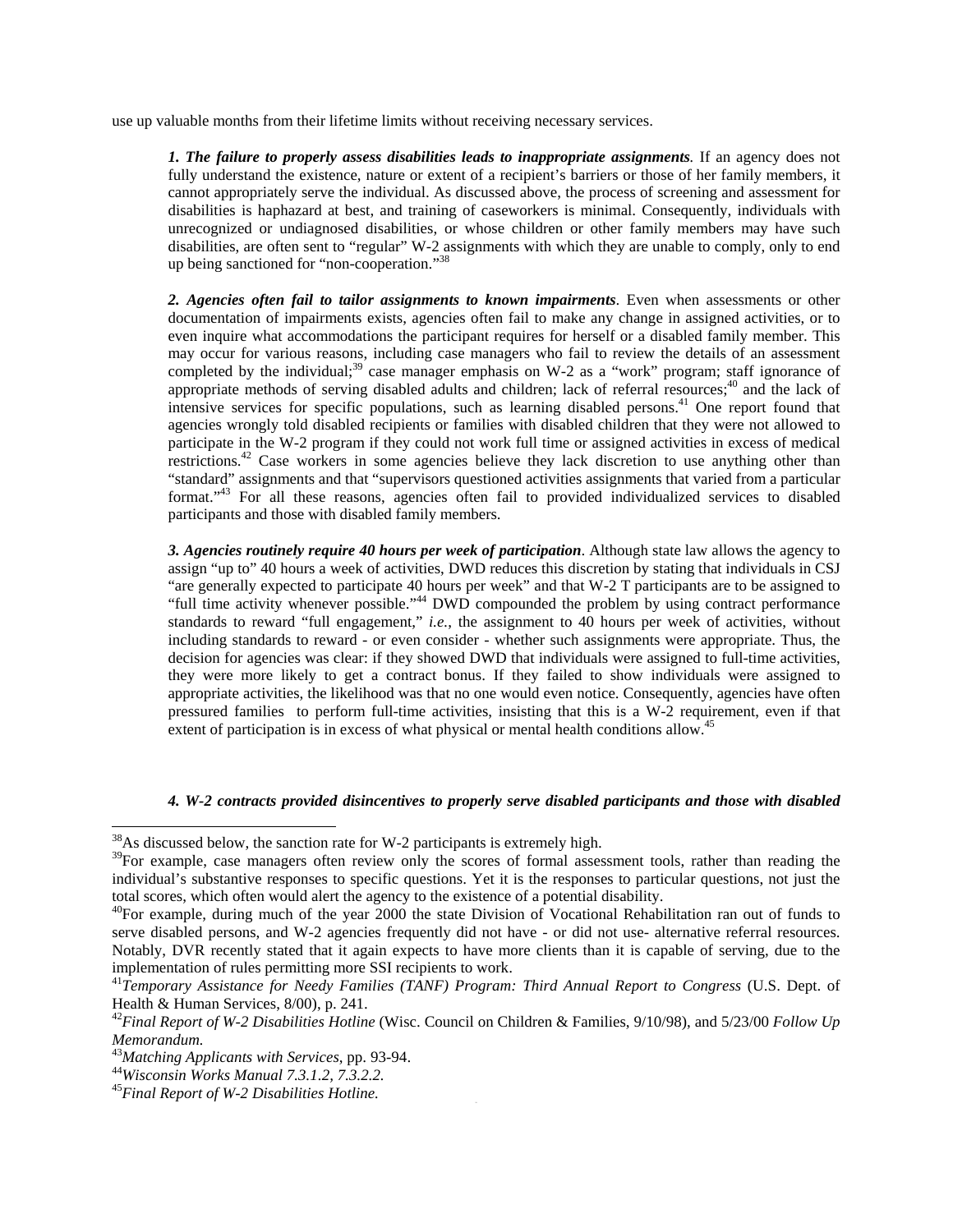*family members*. There is no question that it is more costly to provide the intensive services often required by disabled persons and those with disabled family members. Yet, as discussed in the assessment section above, DWD entered into contracts which lacked adequate incentives - and in some case provided disincentives - for agencies to provide necessary services.

*5. It is unclear whether work sites are accessible to persons with mobility impairments*. Although the W-2 offices themselves apparently are physically accessible, the accessibility status of work and training sites in Milwaukee and elsewhere is uncertain.

*D. Sanction policies unduly penalize disabled participants and participants with disabled family members.* Under the W-2 program, agencies are instructed to reduce an individual's monthly benefit by \$5.15 per hour for each hour she fails to participate without "good cause."<sup>46</sup>As the Policy Guidance makes clear, "*rather than sanctioning TANF beneficiaries who, due to their disabilities, do not comply with work or other program requirements, TANF agencies may make reasonable modifications that facilitate compliance, or grant extensions or temporary exemptions to TANF requirements*." (emphasis added). Yet neither DWD's rules nor practices adequately protect disabled recipients from improper sanctioning. Although the state's own policy manual makes it clear that "noncooperation" is often a sign of a disability, $47$  DWD has been far more focused on ensuring that agencies sanction non-participation than it has on ensuring that agencies have properly evaluated the reasons for non-cooperation. In fact, as recently as 2/15/02, DWD publicly raised concerns that some agencies were not sanctioning recipients often enough - without even mentioning the need for agencies to conduct assessments and make appropriate assignments before sanctioning.

*1. There is no evidence that monetary sanctions lead to compliance by disabled recipients*. In a televised program, the state's former W-2 administrator, J. Jean Rogers, proclaimed that women on welfare are like "big kids."<sup>48</sup> And like children, she said, the W-2 program must punish them - by cutting their benefits - if they don't follow their caseworkers' rules. Despite Ms. Rogers' arguments, there is simply no validated research showing that the imposition of monetary sanctions leads to compliance by disabled participants. To the contrary, sanctions are often applied to persons "whose physical and mental disabilities reduce either their ability to appreciate what is required of them [by the TANF program] or their ability to secure and retain a job, or both.["49](#page-10-3)

*2. DWD gave Milwaukee agencies financial incentives to impose sanctions.* As discussed above, the TANF agency may not use contractual methods which have the effect of subjecting individuals to disability discrimination. Yet under contracts in effect from 1997-2001, DWD let the private agencies which operate W-2 in Milwaukee (and only in Milwaukee) keep all monies withheld from participants' checks as sanctions, creating clear financial incentives for these agencies to impose large sanctions upon W-2 participants.<sup>[50](#page-10-4)</sup> The impact of these provisions is highlighted by the fact that on average the Milwaukee agencies sanctioned participants more often, for greater amounts of money, than did agencies in the rest of the state.<sup>51</sup> At the same time, DWD failed to impose or enforce contract criteria which might have provided agencies with financial incentives to ensure that sanctions were appropriate or that participants had been appropriately assessed and accommodated prior to the imposition of sanctions.<sup>52</sup>

<span id="page-10-1"></span><span id="page-10-0"></span>

 $^{46}$ §§49.148(1)(b),(c), Wis. Stats.<br><sup>47</sup>DWD's own manual states that non-compliance with program requirements may be a sign of mental illness, cognitive impairments, or substance abuse. *Wisconsin Works Manual App. V*, pp. 60,85-6,102. Yet DWD has done little to ensure that W-2 agencies put these principles into practice.

<span id="page-10-2"></span><sup>&</sup>lt;sup>48</sup> What Welfare Reform Did for Me (Wisconsin Public Television,1999-2000).

<span id="page-10-3"></span><sup>49</sup>*. . .Many Parents Who Are Current or Former Welfare Recipients Have Disabilities*, p. 17. 50*See, e.g.*, *LAB 01-7*, App. 1, p. 1-30, at \*.

<span id="page-10-4"></span>

<span id="page-10-5"></span><sup>51</sup>*Id.*, pp. 54-56. Sanction rates in Milwaukee County averaged 10 percentage points higher than in the rest of the state.

<span id="page-10-6"></span><sup>52</sup>Although the contracts permitted DWD to impose financial penalties for agencies which "failed to serve" W-2 participants, DWD has not treated failing to assess or excessive sanctioning as failures to serve. To the contrary, DWD has yet to impose a single financial penalty on any W-2 agency for failure to serve participants for any reason.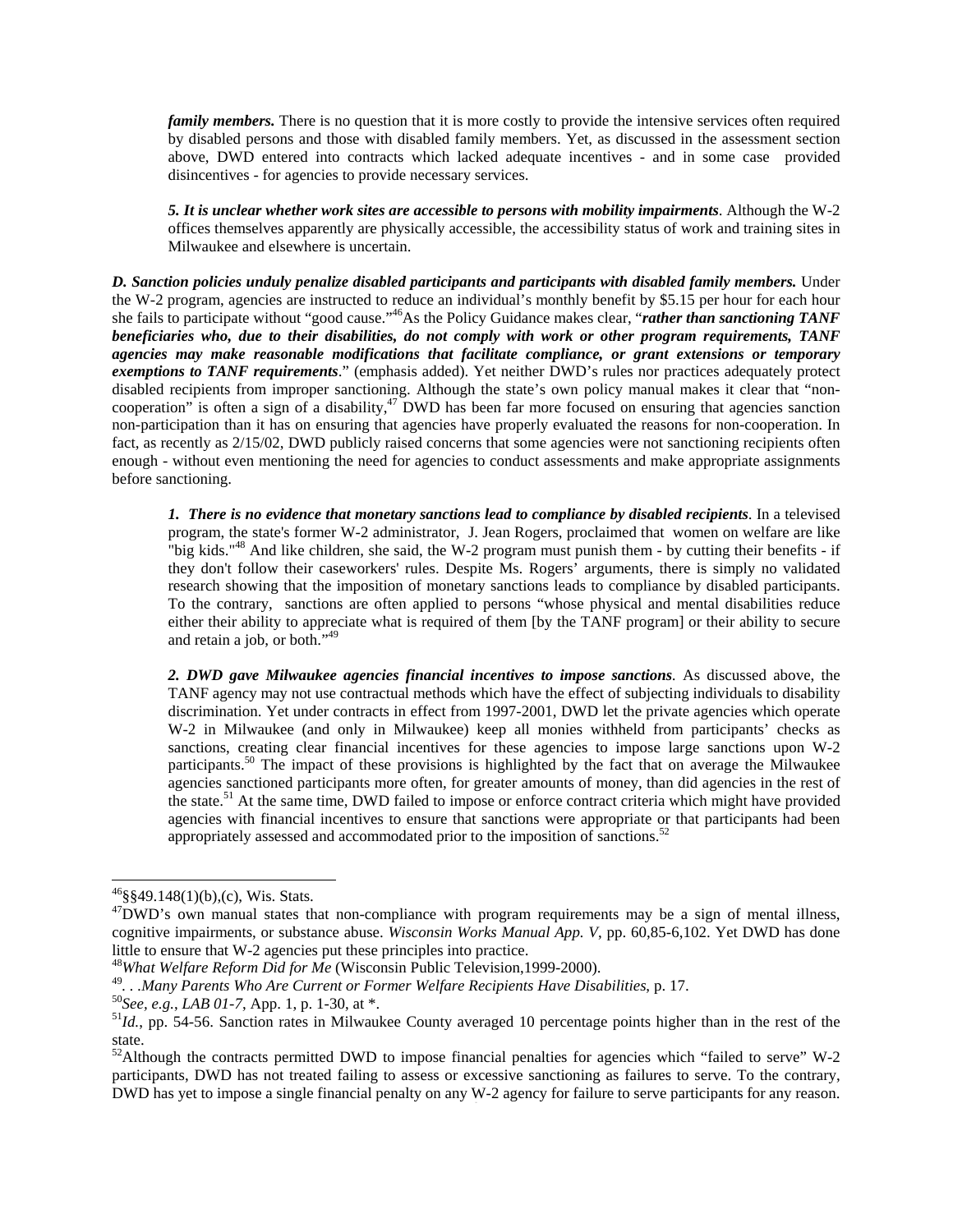*3. Sanctions are often imposed upon disabled recipients.* As discussed below, most recipients who have been identified as disabled or who have disabled family members are assigned to W-2 T. In December 2000, 15.2% of the W-2 T caseload was sanctioned. From March - December 2000, the amount of sanctions imposed on W-2 T participants averaged \$278 per month in Milwaukee and \$201 per month in the rest of the state.<sup>53</sup> That agencies routinely impose large sanctions on a significant percentage of the W-2 T caseload means that these agencies inevitably, and frequently, sanction persons they know to be disabled.

*4. Sanctions are often imposed upon recipients who have not received appropriate assessments or accommodations.* As discussed above, many W-2 participants have not been adequately screened, assessed or accommodated. As also discussed above, non-compliance is frequently an indicator of a disability. Nevertheless, agencies routinely frame non-participation as an "attitude problem," not a disability issue, and proceed to impose sanctions automatically. For example, in addition to the W-2 T sanctions discussed above, in December 2000, 32% CSJ participants were sanctioned. From March - December 2000, the amount of sanctions imposed on CSJ participants averaged \$383 per month in Milwaukee, and \$262 per month in the rest of the state.<sup>54</sup>

*5. DWD fails to require any pre-sanction review, investigation or conciliation.* Despite the frequency of sanctions of participants in both W-2 T and CSJ placements, DWD has not required agencies to undertake any investigation whatsoever to determine whether the alleged non-compliance was caused by or related to the disability of the participant or family member prior to imposing a sanction, or to determine whether some accommodation would facilitate participation.<sup>55</sup> Instead, most case managers simply review data showing whether or not an individual attended an activity and, if someone is not listed as having attended the activity, enter a sanction into the computer.

*6. Case managers are not required to give good cause for disability-related non-participation***.** Under state rules, an individual must be granted good cause for non-participation only if she has a required court appearance or lacks child care. All other good cause determinations are left to the discretion of the case manager.<sup>56</sup> Thus, agencies can and do sanction persons whose non-participation is due to her own illness or disability or that of a family member.

*7. Agencies require excessive verification of disability-related good cause*. Agencies often only give good cause for non-participation due to illness or disability if the person has a doctor's note specific to that particular date - yet in many cases of chronic disability, an individual does not see a physician for every incidence of illness. In addition, agencies seldom offer to assist an individual in obtaining verification of good cause.

*E. Case closure policies also penalize disabled participants and those with disabled family members.* As in the sanction context, DWD's rules and practices fail to adequately protect disabled persons.

*1. Many disabled individuals and persons with disabled family members have had their cases closed.* There is clear evidence that many persons who have left the program are disabled. For example, DWD's own study of persons who left W-2 in 1998 showed that 28.1% of unemployed respondents were experiencing illness, injury or disability of themselves or a family member.<sup>57</sup> Another study found that former AFDC recipients who did not initially have their cases converted to W-2 "were almost twice as

<span id="page-11-0"></span><sup>53</sup>*LAB 01-7*, pp. 55-56. 54*Id.*

<span id="page-11-1"></span>

<span id="page-11-2"></span><sup>55</sup>DWD now suggests that it may address "issues" related to individuals who are being sanctioned for nonparticipation related to a disability. However, although this suggestion has been in existence for months, and although DWD is aware that this is a "potential ADA issue," there still have been no procedures developed to implement it, nor is there a clear deadline by which agencies will be required to actually evaluate cases to determine whether non-participation is disability-related. In addition, any potential changes apparently will only affect participants sanctioned in the future, not those already subjected to erroneous sanctions.

<span id="page-11-3"></span><sup>56</sup>Wisc. Adm. Code DWD 12.20.

<span id="page-11-4"></span><sup>12</sup> <sup>57</sup>*Wisconsin Works (W-2) Leavers Survey: Final Report* (Wisc. Dept. of Workforce Development, 11/01), p. 30.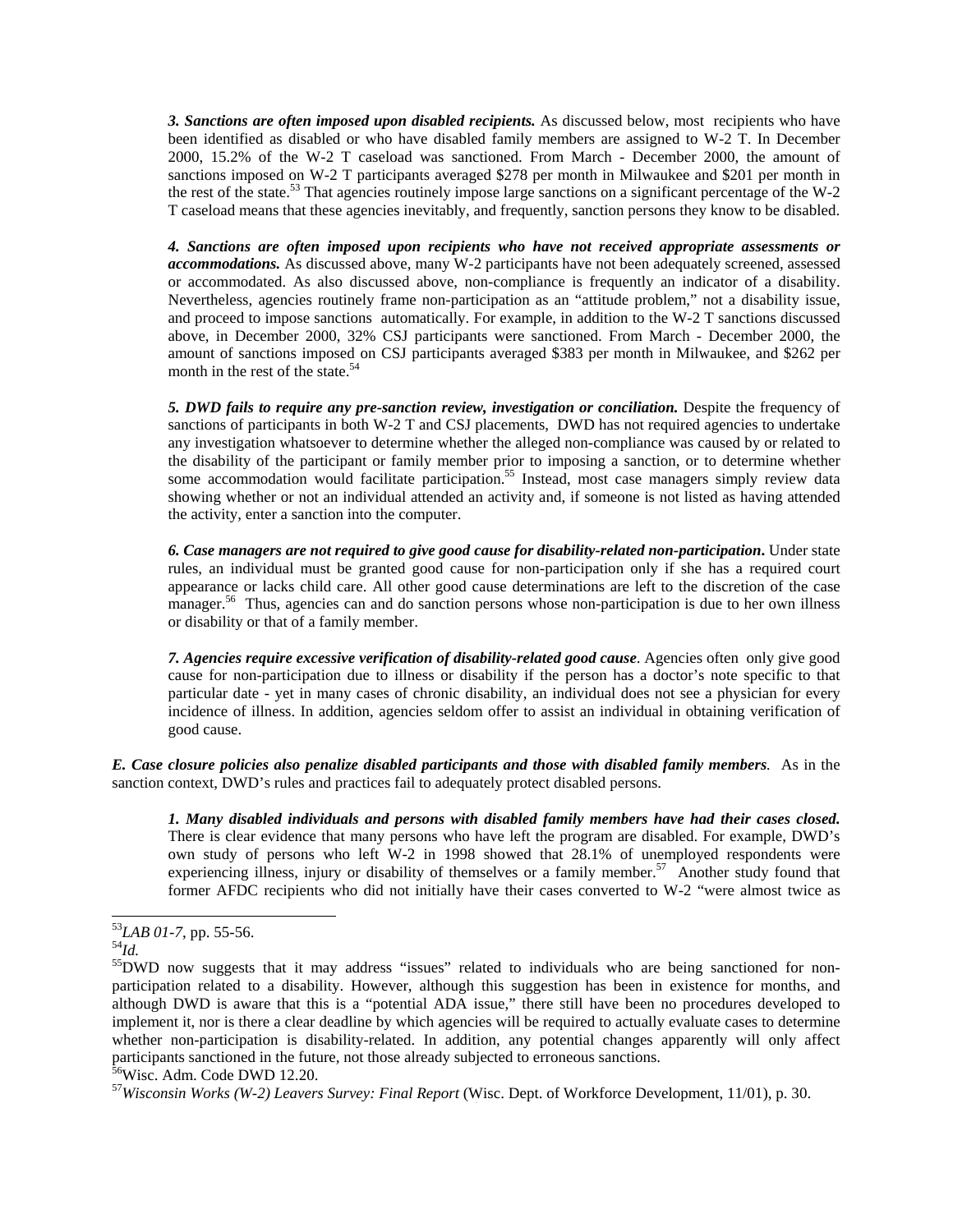likely to have reported a personal disability that limits their ability to work - 35 percent compared to 19 percent [who did convert to W-2]." Those who did not convert to W-2 were three times more likely to report having a disabled family member, 16% to 5%.<sup>58</sup> DWD made no effort to re-enroll such participants, or even to inform them that they might be eligible for W-2 despite their medical problems or those of their family members.

*2. Many individuals have left W-2 for reasons which are "red flags" for disabilities*. Another DWD study indicated that a substantial number of W-2 participants had cases closed because they "chose not to participate in program requirements"<sup>59</sup> - yet DWD's own policy manual lists non-cooperation as a "red flag" requiring further assessment and evaluation.<sup>60</sup> Similarly, a substantial number of cases were closed for persons who "chose" not to attend appointments or enroll in W-2<sup>61</sup> - yet DWD's manual acknowledges that missing activities also can be a symptom of substance abuse, cognitive impairments, and mental health problems.[62](#page-12-4)

*3. DWD fails to require any pre-termination review, investigation or conciliation.* Despite the frequency of case closures of participants with medical problems, or of participants whose cases suggest such problems may exist, DWD does not conduct, or require agencies to conduct, pre-termination reviews of any case - even "red flag" cases - to ensure that barriers have been identified, appropriate assessments have been conducted, necessary services have been offered, and appropriate accommodations made.

*F. Time limit and extension policies penalize disabled participants*. Under Wisconsin law, an individual can participate in a particular W-2 employment position *(e.g.*, CSJ, W-2 T) for up to 24 months of her life, except under unusual circumstances<sup>[63](#page-12-5)</sup> - a limit more restrictive than what is required by federal law. Her overall participation in W-2 cannot exceed 60 months, except under specified circumstances.<sup>64</sup>

However, as the OCR Policy Guidance also makes clear, TANF agencies may need to modify policies and practices concerning extensions in order to properly serve disabled participants and those with disabled family members. In fact, under the Policy Guidance "TANF agencies may exempt individuals with disabilities from ... time limits when, due to their disabilities, these individuals are unable, with or without reasonable accommodation, to participate in work or other TANF program requirements."

Under W-2, time limits *can* be extended if specific barriers exist, including the need to remain at home to care for a member of the W-2 group with a severe incapacity; personal disability or incapacity; or "low achievement ability, learning disability, or emotional problems of such severity that they prevent the individual from obtaining or retaining unsubsidized employment . . ." For CSJ participants, the agency may also grant extensions if the adult group member has made all "appropriate" efforts to find employment and local labor market conditions preclude a reasonable job opportunity.<sup>65</sup> But *in practice* agencies often deny extensions to disabled W-2 participants and persons with disabled family members. Notably, of the 1345 persons who reached 21 months of W-2 participation<sup>[66](#page-12-8)</sup> from 1/99 - 6/00 and who did not receive extensions, only 371 (27%) were because the participant obtained employment. In other words, *people who were not working* made up almost 3 out of 4 extension denials.

<span id="page-12-0"></span> <sup>58</sup>*Where did families go...?,* pp 15-16.

<span id="page-12-1"></span><sup>59</sup>This includes 7.9% of those who had been on AFDC in 1997 but were not on W-2 in 10/99. *A Study of all AFDC and W2 Closures (September1997 Through September 1999)* (Wisc. Dept. of Workforce Development, 3/00). Because the W-2 caseload is a fraction of the AFDC caseload, the percentage understates the magnitude of the problem: 7.9% of those on AFDC in 1997 equals 2298 people - about 20% of the total cash assistance caseload in

<span id="page-12-3"></span><span id="page-12-2"></span>

<sup>&</sup>lt;sup>60</sup>Wisconsin Works Manual App. V, p. 17.<br><sup>61</sup>This includes 9.4% of those who had been on AFDC in 1997 but were not on W-2 in 10/99 (2724 persons - about 30% of the 12/01 caseload). A *Study of all AFDC and W2 Closures*.

<span id="page-12-5"></span><span id="page-12-4"></span>

<sup>&</sup>lt;sup>62</sup>Wisconsin Works Manual App. V, pp. 60, 85, 102.<br><sup>63</sup>See, §§49.147(3)(c),(4)(b)2,(5)(b)2, Wis. Stats. <sup>64</sup>§49.145(2)(n), Wis. Stats.

<span id="page-12-6"></span>

<span id="page-12-7"></span><sup>65</sup>*Operations Memo 01-30* (DWD Bureau of Work Support Programs*,* 6/4/01).

<span id="page-12-8"></span> $66$ An extension of the 24 month limit is generally requested at the 21<sup>st</sup> month of participation.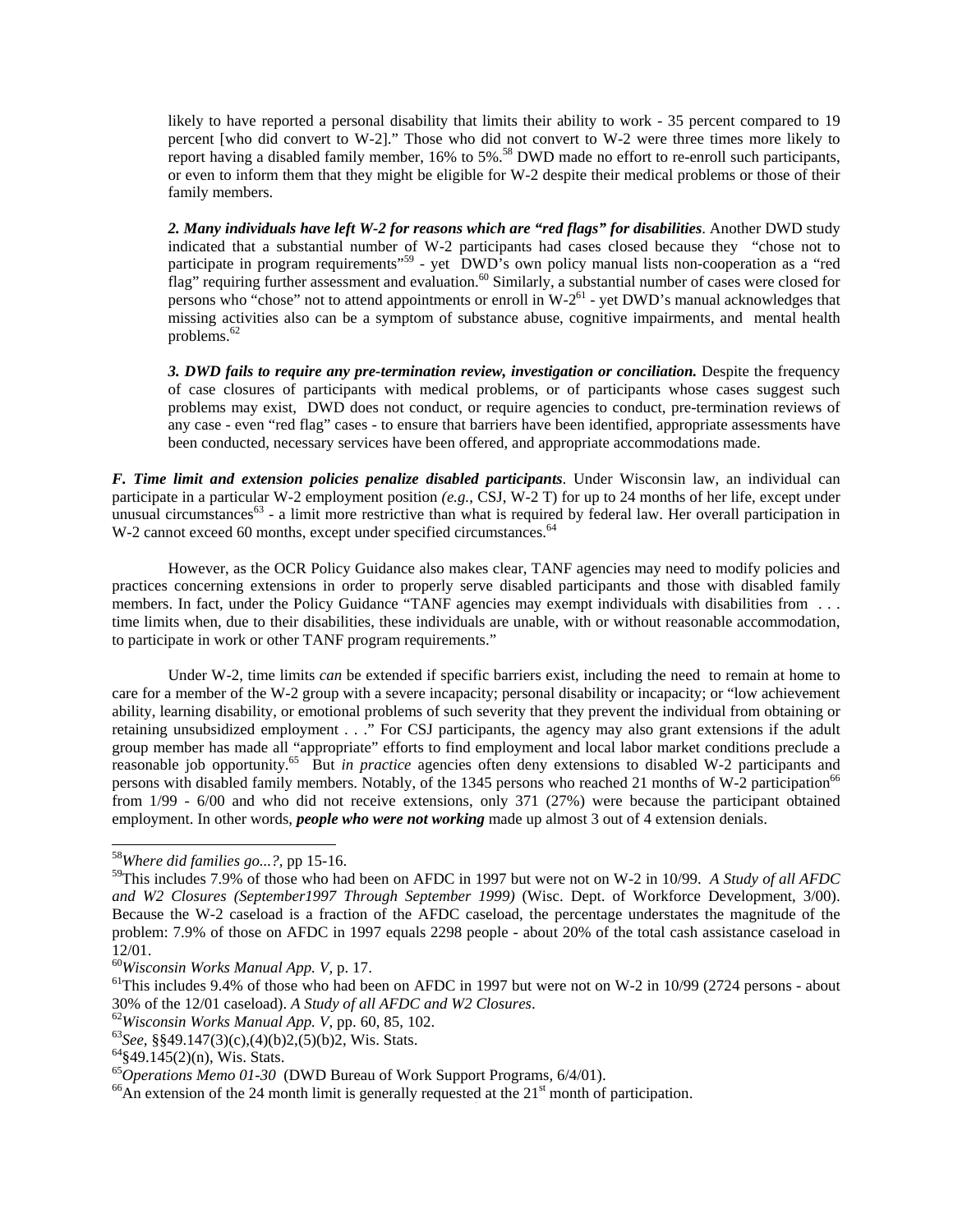*1. DWD does not allow agencies to toll time limits for any participants*. The OCR Policy Guidance makes it clear that an agency may toll time limits while, for example, a participant is undergoing a disability assessment or obtaining the skills necessary to address her disability.<sup>67</sup> DWD, however, does not allow tolling of any disabled person's time limit for any reason.

*2. Many disabled individuals did not receive extensions.* There is clear evidence that agencies failed to request extensions of W-2 time limits for many disabled participants. Of the 1345 persons who reached 21 months of W-2 participation from 1/99 - 6/00 and who did not receive extensions, 222 (16.5%) had households which included a disabled member.<sup>[68](#page-13-1)</sup> In addition, of those who did not get extensions, 28% were assigned to ABE classes (for persons with less than 8<sup>th</sup> grade skills) and 2% to literacy skills training, and 90 participants (6.7 %) had an 8th grade education or less<sup>69</sup>- factors which clearly raise the likelihood of learning disabilities or cognitive impairments. Further, 8% of those who did not receive extensions were assigned to physical rehabilitation, 9% to mental health counseling, 5% to disability assessment, and 3% to AODA counseling. $70$ 

*3. Many individuals did not receive extensions for reasons which are "red flags" for disabilities*. Agencies listed 197 of the 1282 for whom no extension was requested (15%) as "did not participate in finding employment or in assigned activities"<sup>[71](#page-13-4)</sup> - even though, as discussed above, non-participation frequently indicates the existence of a disability.

*4. Even extension denials for "neutral" reasons may be suspect*. As a recent report makes clear, it is simply impossible to ascertain whether agencies are engaging in proper evaluation of extension cases.

Although W-2 policy requires that FEPs notify participants about the availability of an extension, this is monitored only by reviewing CARES [computer screens] or hard copies of the file. . . "There is too much emphasis on CARES, without a valid way to really determine whether the information entered in CARES is actually valid. Did the FEP discuss this with the participant? Did the participant understand? . . . "<sup>72</sup>

For example, agencies claim that 152 persons - about 12% of those for whom no extension was requested - "voluntarily" declined W-2 extensions or services, but in the absence of information regarding what agencies told participants it cannot be determined whether these decisions were truly voluntary or informed. Ninety-seven persons were denied extensions because the agencies claimed - without making a vocational assessment specific to that individual - that the labor market had sufficient jobs. In addition, 257 people were moved from one W-2 category to another (*e.g.*, from W-2 T to CSJ), but DWD did not require agencies to conduct meaningful assessments before making placement changes.<sup>73</sup> In fact, there has been some concern that, particularly in Milwaukee, "agencies may be moving participants from one subsidized position category to another or determining that they are [job ready] . . . based on the time limit rather than on their progress in developing skills necessary to become self-sufficient through employment.["74](#page-13-7)

<span id="page-13-0"></span> $67$ One suggestion included in the OCR Policy Guidance is that "a TANF agency allows TANF beneficiaries who score below the ninth\_grade level on a standardized adult basic education test to enroll in adult basic education classes. *The TANF program's time limits* and work requirements *do not apply to these beneficiaries until*  **beneficiaries either reach the ninth\_grade level or complete adult basic education courses.**" (emphasis added).<br><sup>68</sup>*Meeting the Needs of Harder to Serve Participants*, p. 26.<br><sup>69</sup>*Id.*, pp. 25, 27.<br><sup>70</sup>*Id.*, p. 27. Due

<span id="page-13-2"></span><span id="page-13-1"></span>

<span id="page-13-3"></span>participants with such barriers. *See also id.*, p. 8 ("These data cannot tell us how closely the barriers clients are facing relate to their W-2 assigned work activities . . . . [A] client with an unidentified mental health problem may not be receiving mental health counseling.")<br><sup>71</sup>*Id.*, p. 24.<br><sup>72</sup>*Exceptions to the Rule*, p. 17.<br><sup>73</sup>*Meeting the Needs of Harder to Serve Participants*, p. 24.

<span id="page-13-4"></span>

<span id="page-13-5"></span>

<span id="page-13-6"></span>

<span id="page-13-7"></span><sup>74</sup>*LAB 01-7,* pp. 84-5.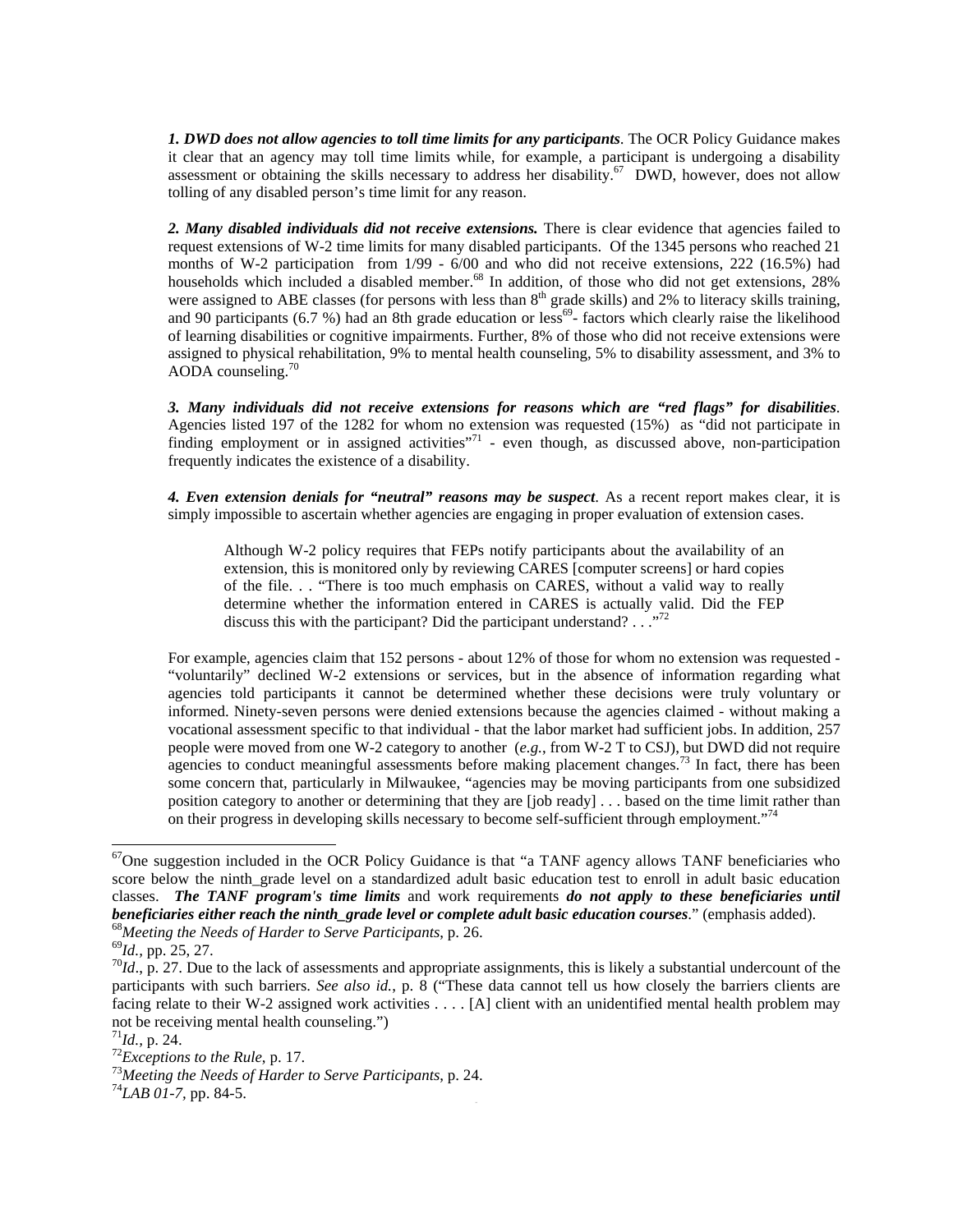*5. Many individuals are not adequately assessed or accommodated by agencies making the extension decisions*. The decision to grant an extension "depend[s] heavily on the cooperation of the medical community, and this varies."<sup>75</sup> Yet DWD does not require that agencies formally screen and assess W-2 participants prior to declining to request an extension, even if the agency is unable to obtain cooperation from the medical provider.

### *6. DWD does not require a detailed evaluation of non-extension cases.*

[I]t is clear that W-2 cases that are granted a time-limit extension have received multiple and intensive reviews. However, the process does not operate in reverse: Comparable effort is not invested to determine whether all cases that should receive an extension are brought forward . . . There is no uniform programmatic compensation for W-2 participants who receive poor or inappropriate case management services; nor is there monitoring of the implications for time-limit extension applications that are never officially denied but are also never officially completed.<sup>[76](#page-14-1)</sup>

DWD's lack of monitoring occurs even though agencies clearly have incentives not to request extensions in cases in which the agencies themselves have failed to provide appropriate assessments and services, as well as incentives not to request extensions due to the financial burden agencies assume if numerous extensions are granted and their caseloads increase.

# **III. Disparate Treatment**

### *A. State law provides lower levels of benefits for disabled than non-disabled W-2 participants.*

As discussed above, most W-2 participants who receive cash assistance are assigned to the W-2 T or CSJ categories. Although some non-disabled persons are placed in W-2 T, and although some disabled persons may participate in CSJs, it appears that the vast majority of W-2 T participants are disabled, and that most disabled participants are placed in W-2 T.

An individual receives \$628 per month for participation in W-2  $T<sup>77</sup>$  She receives \$673 per month for fulltime participation in a CSJ.[78](#page-14-3) Because W-2 T participants receive lower monthly benefits, this has the obvious effect of subjecting households whose activities are assigned based on their own disability, or a disability of a family member, to disparate treatment – a lower monthly benefit level – than other households.

#### *B. SSI and SSDI recipients are ineligible for W-2.*

According to the OCR Policy Guidance, "[t]he Federal TANF statute is founded on the public policy that individuals formerly on welfare will be better off if provided with job and/or training opportunities rather than continued public assistance. This same policy should be applied, where appropriate, to those formerly eligible for public assistance who have disabilities, but who can work if provided with modified training or accommodated job opportunities." However, under state law, disabled persons who receive Supplemental Security Income (SSI) are completely ineligible to participate in, or receive the benefits of, any  $\hat{W}$ -2 services.<sup>79</sup> State rules extend this requirement to preclude W-2 eligibility for recipients of Social Security Disability Income (SSDI) benefits.<sup>80</sup> Thus, SSI or SSDI recipients are not able to receive W-2 assistance – even if they want such assistance to attempt to return to work.

<span id="page-14-0"></span><sup>75</sup>*Exceptions to the Rule*, p. 20. 76*Id.*

<span id="page-14-1"></span>

<span id="page-14-2"></span> $^{77}$ §49.148(1)(c), Wis. Stats.<br><sup>78</sup>§49.148(b)1, Wis. Stats.<br><sup>79</sup>§49.145(2)(i), Wis. Stats.

<span id="page-14-3"></span>

<span id="page-14-4"></span>

<span id="page-14-5"></span><sup>80</sup>Wisc. Adm. Code DWD 12.09(2)(j).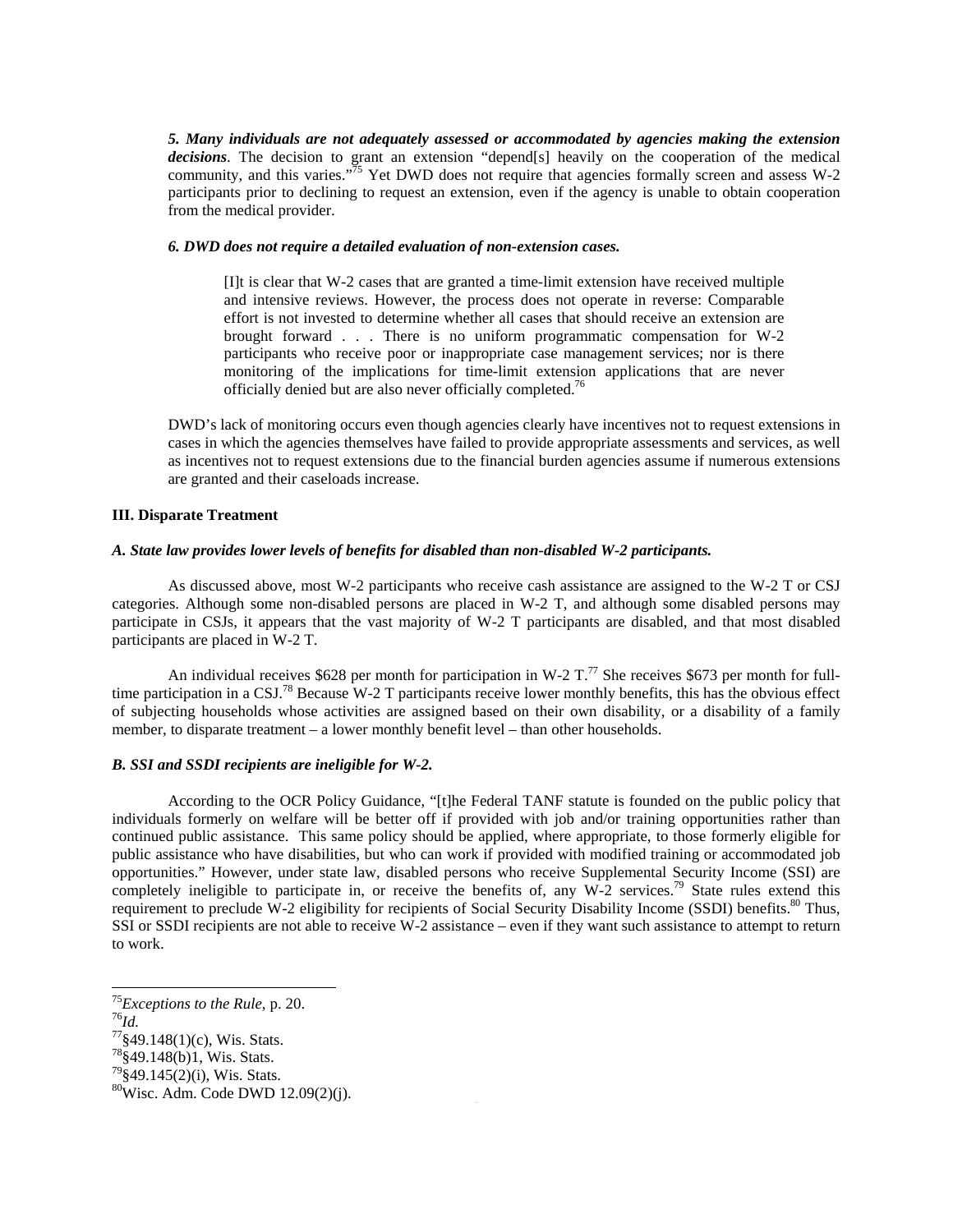In addition, although the state uses TANF funds to provide a monthly stipend for the minor children of single parents who receive  $SSI^{81}$  (or in a two-parent household, for children if both parents receive SSI), state law does not provide this "Caretaker Supplement" to the children of equally disabled parents who receive SSDI. This is true even if the SSDI parent's income is the same as, or lower than, an SSI recipient's income. Thus, there is no TANF-based financial support available to disabled SSDI parents.

# **IV. Racial Disparities.**

In addition to disability-related discrimination, the data regarding extensions of W-2 time limits raise indications of disparate treatment of racial minorities in the W-2 program. For recipients who reached the  $21<sup>st</sup>$  month of participation from  $1/99 - 6/00$ , 78 out of 212 Caucasian participants, or 1 in 2.7, received extensions. For Latino participants, 33 out of 105, or 1 in 3.2, received extensions. Most disturbing, for African American participants, only 96 out of 1050, or 1 in 10.9, received extensions.<sup>82</sup>

The data raise serious concerns not only regarding the racial disparities in the extension process, but also regarding the extent to which such disparities may permeate the entire program. Thus, for example, one must question whether African-American participants are diverted at higher rates than other participants, or more frequently labeled as "non-cooperative." One also must question whether African-Americans receive appropriate case management services or are assigned to appropriate activities.

# **Recommendations for Remedial Steps**

#### *I. Screening and Assessment*

*A. Require agencies to offer disability screening to all applicants, before diversion.* Agencies should be required to inquire about barriers of the applicant and other household members, to ensure proper identification of disabilities. To encourage disclosure, agencies should be required to inform individuals that screening may be used to help determine appropriate activities, and that responses will be kept confidential.A screening tool must be created and validated to identify the disabilities experienced by many participants, including physical health problems, mental illness, learning disabilities, alcoholism, the emotional effects of domestic violence, children's behavioral and school problems, and other impairments that might limit employment opportunities.

*B. Provide meaningful assessments.* If an individual discloses a disability or a potential disability is identified by the screening process, agencies should be required to offer individuals a comprehensive assessment by a qualified individual with knowledge of the particular disability. While individuals should be permitted to obtain assessments from their own treating medical providers in lieu of an agency provider, this decision should be made by the participant. In addition, completion of a form from their own doctor should not be a prerequisite for enrollment in W-2 or assignment to particular activities.

*C. Require mandatory reassessments.* This is needed both *retrospectively* for those who were denied a meaningful initial assessment; *and prospectively*, once a suitable assessment tool is devised. For the program to work for customers, an appropriate assessment must take place in every W-2 case. Given the deficits of the assessment process for the years of W-2, all participants should be reassessed once a suitable tool is developed. The agencies also should be required to

comprehensively reassess customers three to six months after application, as a check on erroneous initial assessments and as a gauge of the appropriateness of services provided.

*D. Reset disabled participants' time limits.* In order to ensure that OCR Policy Guidance is followed, any participant with a disabling condition (or who cares for a family member with a disabling condition), which was not identified at intake and/or properly assessed, should have her time limit reset. This includes past and current participants who never received adequate assessments, as well as future participants. The failure to reassess should result in a good cause exemption from work requirements and from time limits, until such an assessment is provided.

<span id="page-15-0"></span> ${}^{81}$ §49.477, Wis. Stats.

 $\overline{a}$ 

<span id="page-15-1"></span><sup>82</sup>*Meeting the Needs of Harder to Serve Participants*, p. 25.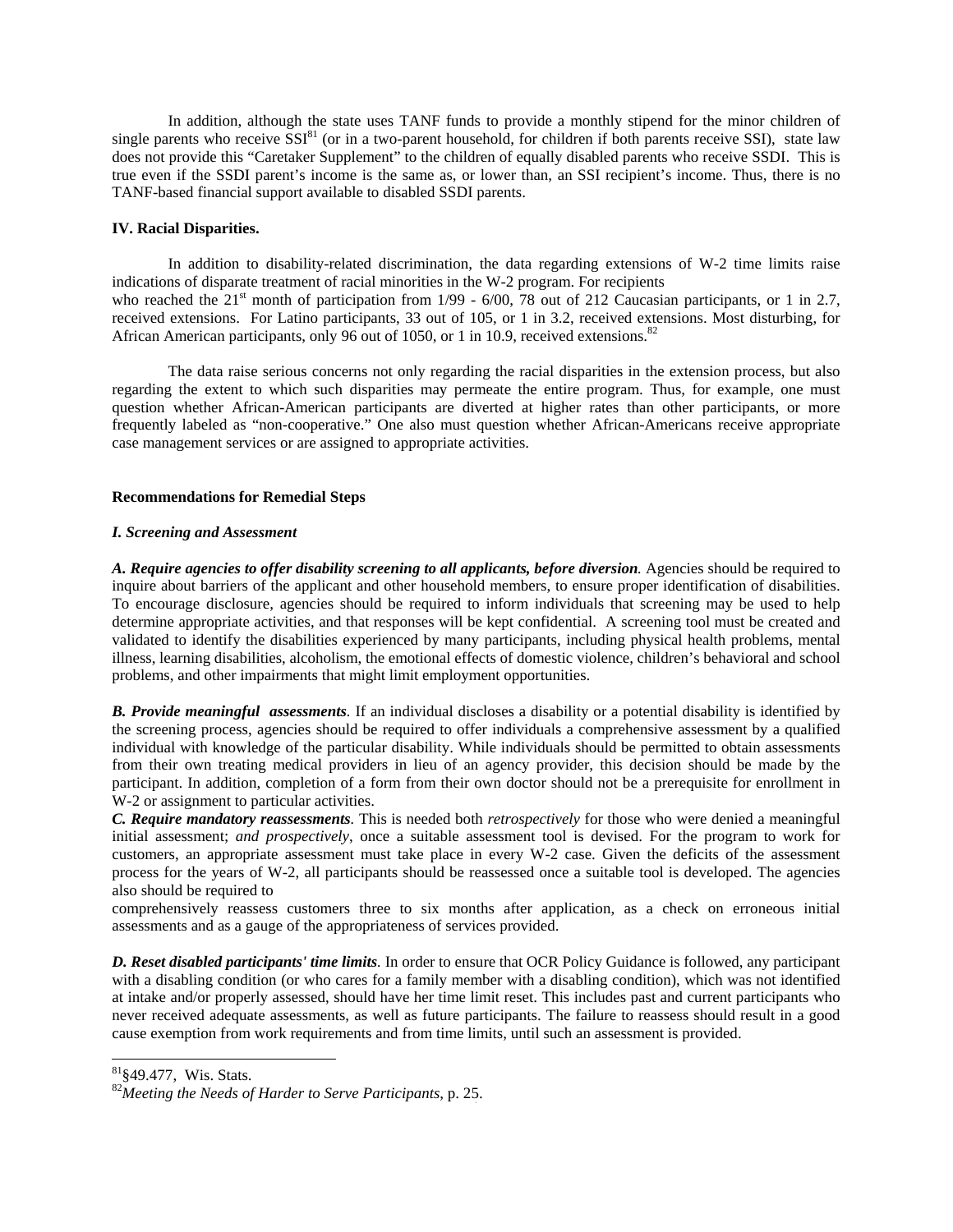# *II. Accommodation and Accessibility*

*A. Require DWD and local agencies to conduct diagnostic reviews of their own programs, as discussed in the OCR Policy Guidance.* These would include thorough evaluations of the barriers experienced by the W-2-eligible population, and address what modifications are necessary throughout the W-2 process in order to appropriately serve these participants.

*B. Require DWD to revise its notices and notice procedures.* Notices should be rewritten at a grade-school reading level, to help ensure that they are intelligible by persons of limited literacy. DWD should also include in participation agreements, employability plans, notices, and agency posters, specific and prominent language advising individuals of the ability to request assistance and agencies' ability to accommodate disabilities or modify practices. For individuals who are illiterate, DWD should require agencies to offer alternative methods of communicating the content of notices (*e.g.,* offering phone contact).

*C. Require DWD to change its verification procedures.* Once an agency is aware that a disability exists or may exist, the agency should be required to offer assistance to the individual in obtaining any verification (medical or other) necessary for participation. Verification requirements also should be simplified so that disabled persons are not required to submit multiple verifications of the same impairment.

*D. Ensure that assignments comply with assessments*. DWD also must ensure that agencies take an individual's impairments into account in developing assignments. This would cover both the specific nature of the assignment and the hours of participation. For example, if an individual is only able to participate for 20 hours per week, agencies must not be permitted to mandate 40 hours per week of participation. DWD also should revise its policy and contract criteria to ensure that agencies emphasize appropriate accommodation over "full engagement."

*E. Ensure that individuals are not sanctioned for disability-related reasons*. DWD should require agencies to engage in a pre-sanction investigation. During the process, DWD should require agencies to inquire whether the non-participation is related to any physical or mental health issue or disability of the individual or a family member and, if a disability is identified, the agency should be required to conduct any necessary assessments and review possible accommodations to the assignment. DWD also should require agencies to grant good cause for nonparticipation related to an individual's illness or disability or that of a family member. If verification of the reason for non-participation is required, the agency should be obligated to offer assistance in obtaining such verification.

*F. Ensure that individuals do not have cases closed due to disability-related reasons*. As in the sanction context, DWD should require agencies to engage in a pre-closure investigation, to inquire whether the missed appointment (or other action triggering the closure) is related to any physical or mental health issue or disability and, if a disability is identified, the agency should be required to conduct necessary assessments and review possible accommodations.

*G. Ensure that individuals are not denied extensions for disability-related reasons*. DWD should require agencies to engage in a thorough investigation, including conducting formal screening and, if necessary, comprehensive assessments, to determine whether an individual has a physical, mental, cognitive, literacy, or similar barrier to employment. If the agency intends to deny an extension on the basis that jobs in the labor market are available, DWD should require the agency to identify the specific jobs within a reasonable distance of the individual's home, taking into account the barriers faced by the individual; the agency should not be permitted to use broad, raw data (such as city wide unemployment statistics) as a basis for making this decision. DWD should review agency decisions not to grant extensions as closely as it reviews the decisions to grant extensions.

*H. Reset disabled participants' time limits.* In order to assure that OCR Policy Guidance is followed, any participant with a disabling condition or who cares for a family member with a disabling condition, which was not accommodated (whether or not an assessment occurred) should have her time limit reset. This includes past and current participants who never received adequate assignments, as well as future participants. The failure to assign appropriate activities should result in a good cause exemption from work requirements and from time limits, until an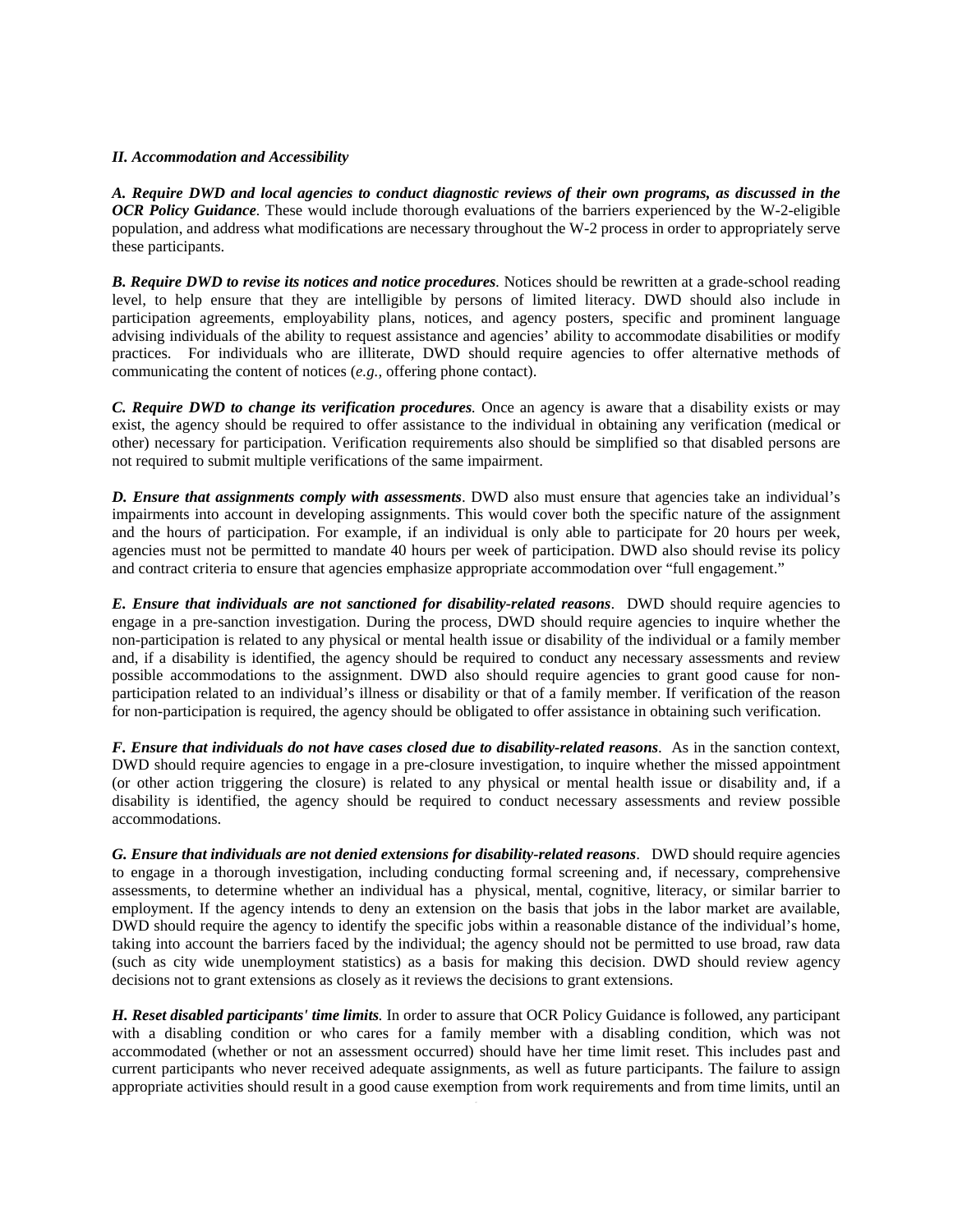appropriate assignment is made.

# *III. Disparate Treatment.*

*A. Require the state to raise W-2 T payments to the CSJ level*, so as not to penalize W-2 T participants by providing them with a lower benefit amount.

*B. Permit disabled SSI and SSDI recipients to participate in W-2 activities if they wish to obtain additional skills in order to facilitate employment.* In addition, SSDI recipients should be granted the same access to C-Supp benefits as is provided to SSI recipients.

# *IV. Racial Disparities.*

*A. Ensure that race does not play a role in determining eligibility for extensions*. DWD should conduct a thorough and supervised review of the cases of all racial minorities, particularly African-Americans, who were not granted extensions. This review must include a detailed evaluation to ensure that agencies provided appropriate and necessary case management services to any (disabled or non-disabled) W-2 participant, as well as a review to ensure that barriers were appropriately identified and addressed by the W-2 agency. DWD should be required to offer an extension to any household affected by inappropriate case management services.

*B. Require an evaluation of racial disparities in all aspects of the W-2 program*. The review should be conducted by a neutral outside source, and should cover such issues as the nature and quality of services provided to persons of different races. This evaluation should be supervised by OCR. Once the evaluation is completed, further remedial steps should be discussed.

# *V. General program issues.*

*A. Require DWD to conduct a public outreach campaign.* There is no question that many disabled persons and persons with disabled family members have left W-2. In addition, the failure to properly assess and accommodate disabled individuals and family members and explicit statements that persons who could not work would not be able to participate in W-2, inevitably discouraged many disabled persons and those with disabled family members from even applying for W-2. Consequently, DWD should be required to mount a statewide outreach campaign, approved by OCR, to reach W-2-eligible households with disabled members who have been discouraged and excluded by inadequate assessment and program policies and practices.

*B. Require DWD to propose and issue revised regulations.* OCR should direct DWD to promulgate regulations that incorporate the OCR policy guidance, and which adopt the screening, assessment and accommodation steps discussed herein.

*C. Require DWD to revise contract criteria and performance standards,* to ensure and encourage the provision of adequate and appropriate services to disabled participants and those with disabled family members.

*D. OCR should provide continuing oversight, with technical assistance.* Since 1997, advocates and W-2 participants have seen too often a gap between legal requirements and policy and practices that are actually implemented. It is critically important that the state and local program designers and managers have the degree, kind and quality of technical assistance they require in order, for example, to design and appropriately validate assessment tools that can help to identify the disabling conditions with which W-2 applicants are dealing, develop appropriate methods to modify program requirements, and ensure proper training of staff. DWD has thus far been unable or unwilling to accomplish compliance on its own. Thus we urge OCR to provide, compel or otherwise to facilitate DWD and local agencies to obtain the technical assistance needed to serve all citizens.

In conclusion, a compliance review is highly important because DWD has not, thus far, provided the